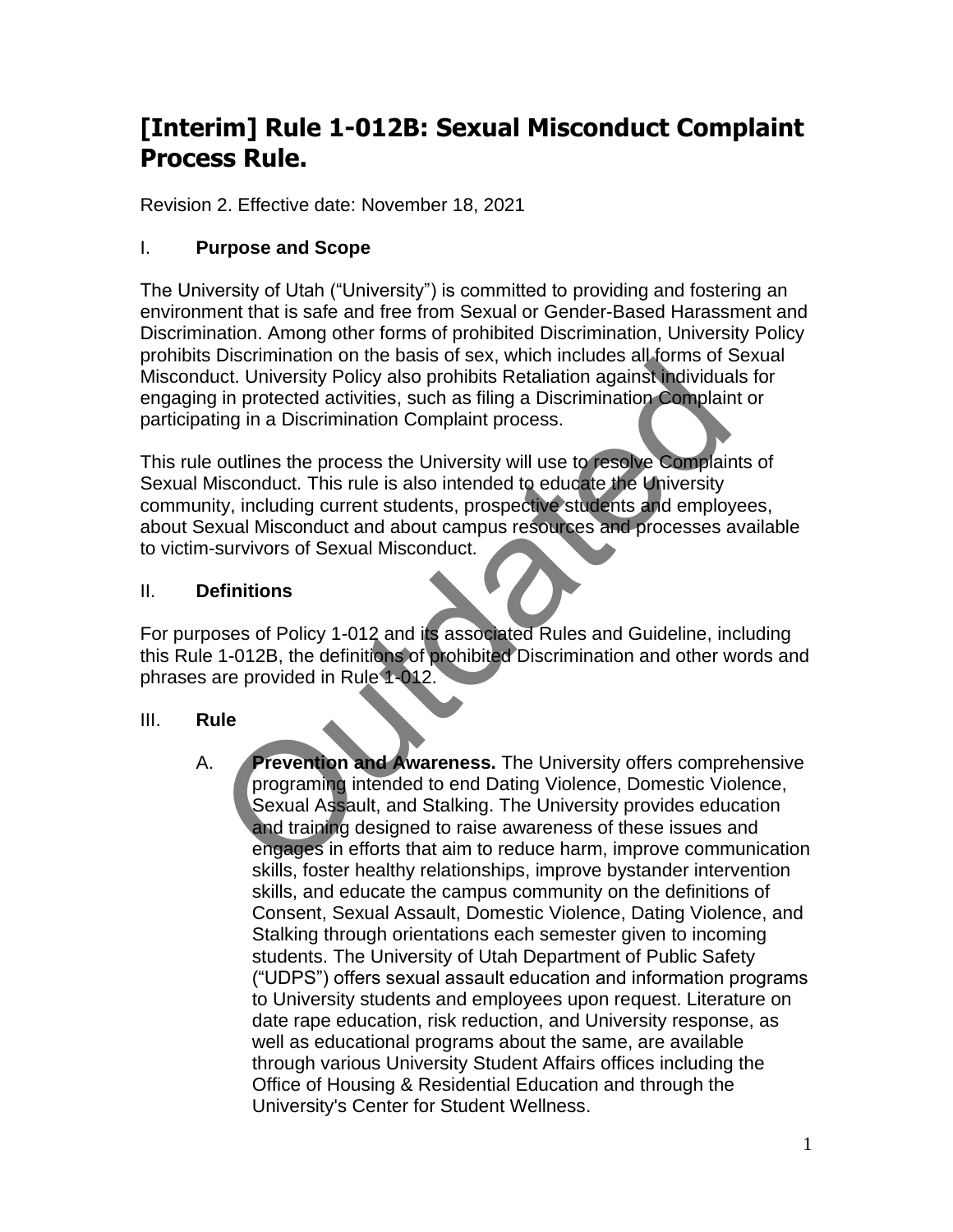- 1. The University provides primary prevention and awareness programs for incoming students and new employees, and ongoing programs for students, staff, and faculty which includes:
	- a. a statement that the University prohibits the offenses of Domestic Violence, Dating Violence, Sexual Assault, and Stalking:
	- b. the Utah statutory definitions of domestic violence, dating violence, sexual assault, and stalking;
	- c. the Utah statutory definitions of consent, in reference to sexual activity;
	- d. safe and positive options for bystander intervention that may be carried out by an individual to prevent harm or intervene when there is a risk of Domestic Violence, Dating Violence, Sexual Assault, or Stalking;
	- e. information on risk reduction to recognize warning signs of abusive behavior, information for those who may be at risk to perpetrate harm, and how to avoid potential attacks; and
	- f. definitions of Sexual Misconduct under University Policy, as

well as a copy of University Policy 1-012, Rules 1-012, 1- 012A, and 1-012B, and Guidance 1-012.

- B. **Initial Response.** The first priority of any person who has been subject to Sexual Violence should be to get to a safe place and then obtain necessary medical treatment and emotional support. Victim-survivors may seek and receive a medical forensic examination free of charge from a local hospital emergency department without submitting a police report. The University strongly encourages victim-survivors to report all incidents of Sexual Misconduct as soon as possible. Time is a critical factor for evidence collection and preservation. c. the Utan statuty; definitions of consent, in refermed activity;<br>sexual activity; the safe and positive options for bystande intervent<br>may be carried out by an individual to prevent has intervene when there is a risk of
	- 1. **Role of Law Enforcement.** The victim-survivor of an incident of Sexual Violence (rape, fondling, incest, statutory rape), Dating Violence, Domestic Violence and Stalking is encouraged, but not required, to report the incident directly to the University Department of Public Safety ("UDPS") or the local law enforcement entity for the jurisdiction in which the incident took place.
	- 2. Alternatively, or in conjunction with a report to law enforcement, victim-survivors may make a report to the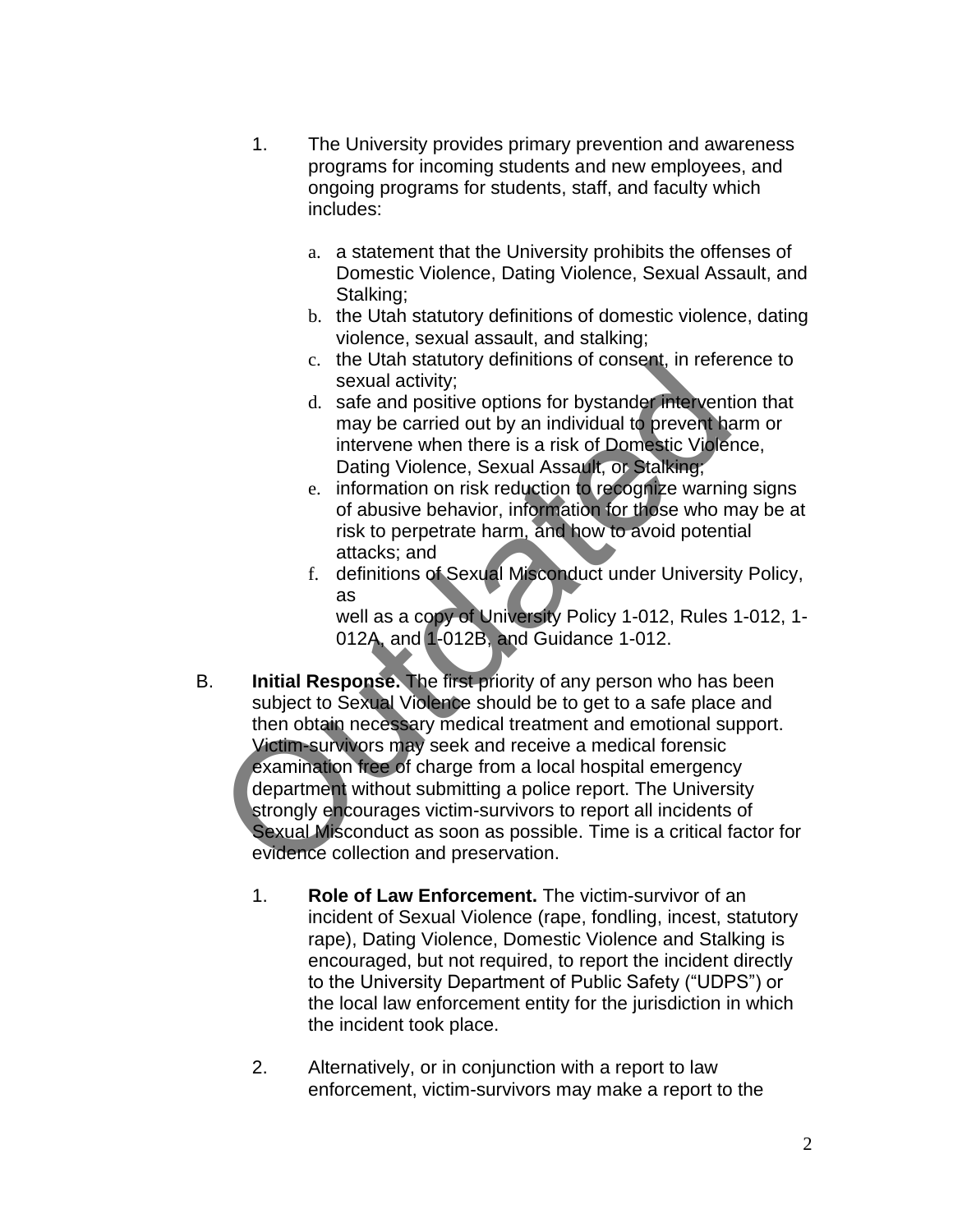Office of Equal Opportunity & Affirmative Action (OEO/AA) (see Section (III)(C)), the Office of the Dean of Students, a Housing & Residential Education representative, and/or another University representative. Filing a police report will not obligate the victim-survivor to pursue a complaint through the criminal process. Filing a police report will:

a. ensure the victim-survivor receives appropriate medical treatment, including a medical forensic exam at no expense;

b. provides the opportunity for collection of evidence helpful in prosecution, which cannot be obtained later

(ideally, a victim-survivor of Sexual Violence should not

wash, use the toilet, or change clothing prior to a medical forensic exam); and

c. provide the victim-survivor with available resources, including supportive resources.

- 3. A victim-survivor may request any University representative to assist them in notifying law enforcement authorities about an incident of Sexual Violence (rape, fondling, incest, statutory rape) Dating Violence, Domestic Violence, Stalking and any other behavior that may constitute a crime.
- 4. When a victim-survivor contacts the UDPS, the UDPS will notify the Title IX Coordinator, the OEO/AA, and the Office of the Dean of Students (if related to a student). A victimsurvivor may choose for an investigation to be pursued either through the criminal justice system, through this rule, or both. Victim-survivors may also choose not to proceed in the criminal justice system or under this rule (subject to Section (III)(D) of this rule). A representative from the Center for Student Wellness Victim-Survivor Advocacy program, neutral in prosecution, which cannot be obtained<br>
ideally, a victim-survivor of Sexual Violence<br>
not<br>
not<br>
wash, use the toilet, or change clothing prior<br>
medical forensic exam); and<br>
c. provide the victim-survivor with av

Chief Safety Office Community Services Division, UDPS, the Office of the Dean of Students, the Title IX Coordinator, and/or the OEO/AA will guide the victim-survivor through the available options.

- 5. Where applicable, UDPS will enforce orders of protection, no contact orders, restraining orders, civil stalking injunctions, or similar lawful orders issued by a criminal, civil, or tribal court.
- C. **Role of the OEO/AA.** The OEO/AA is the University department charged with responding to reports and investigating Formal Complaints of Discrimination, including Sexual Misconduct.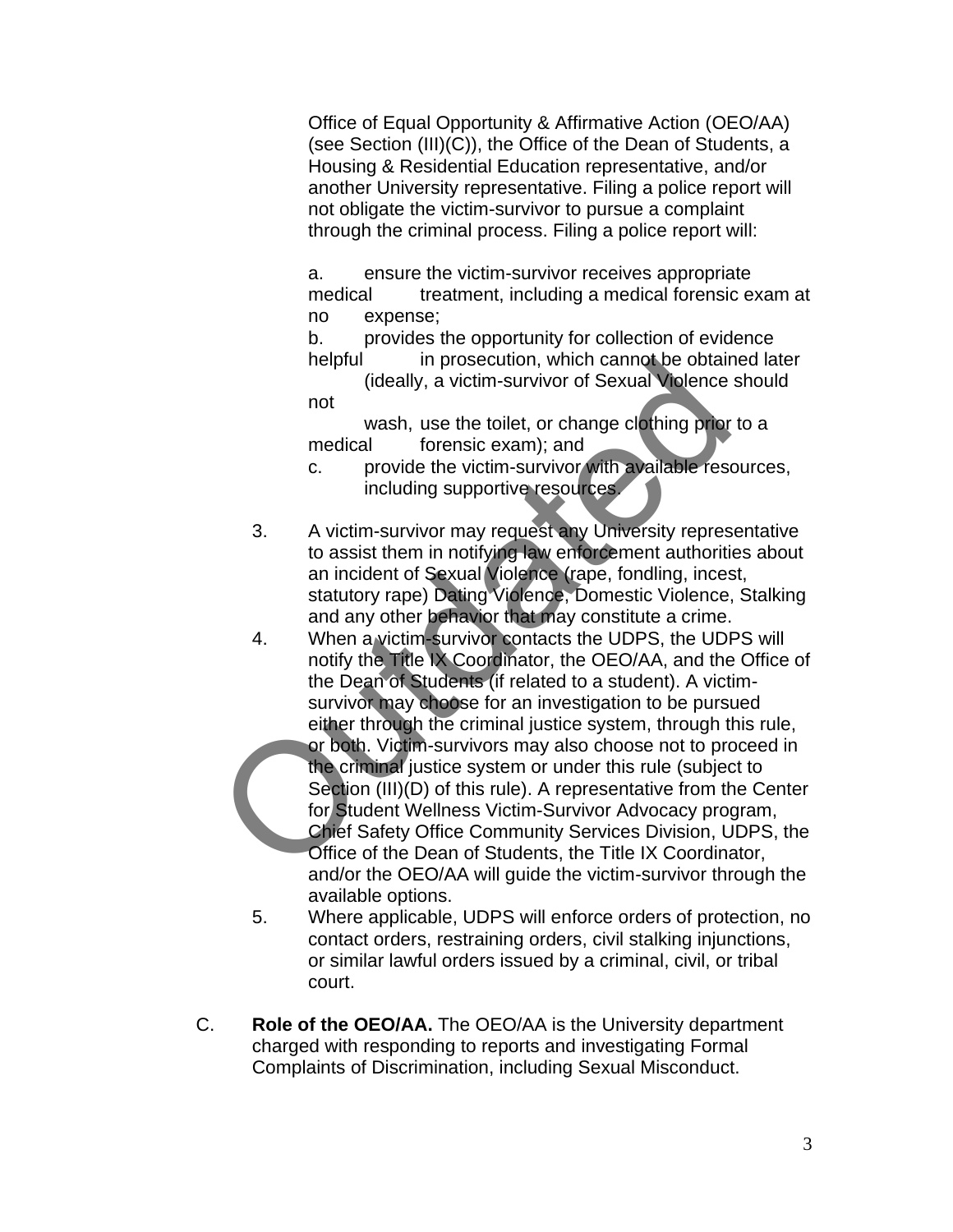- 1. The Director of the OEO/AA serves as the University's Title
- IX Coordinator.

Sherrie Hayashi Director, Office of Equal Opportunity and Affirmative Action Title IX/ADA/Section 504 Coordinator University of Utah 201 S. Presidents' Circle, Rm. 135 Phone: (801) 581-8365 Fax: (801) 585-5746 oeo@utah.edu www.oeo.utah.edu

- 2. Upon receipt of a report of alleged Sexual Misconduct, Complainants will promptly receive information from the Title IX Coordinator that:
	- a. provides the Complainant with written notification of and assist the Complainant in accessing counseling, mental health and healthcare, victim advocacy, legal, academic support, and other resources available in the community and on-campus;
	- b. offers and discusses Supportive Measures with or without the filing of a Formal Complaint;
	- c. considers the Complainant's wishes with respect to Supportive Measures;
	- d. explains the process for filing a Formal Complaint; and
	- e. informs the Complainant of the right to report a crime to campus or local law enforcement and provide the Complainant with assistance, if requested.

D. Confidentiality.<sup>1</sup> The University encourages victim-survivors of Sexual Misconduct to talk to someone about what happened. Different employees on campus have different requirements to maintain a victimsurvivor's confidentiality. 2. Upon receipt of a report of alleged Sexual Miscond<br>
Complainants will promptly receive information from<br>
IX Coordinator that:<br>
a. provides the Complainant with written notifica<br>
and assist the Complainant in accessing c

- 1. **Completely Confidential.** Professional and pastoral counselors are completely confidential, except any reporting required by state and federal law, and do not report any information disclosed by a Complainant to the University or to the OEO/AA.
- 2. **Limited Confidentiality.** Nonprofessional counselors and advocates (e.g., individuals who are not professional counselors and who work or volunteer, including front desk

<sup>1</sup> Adapted from White House Task Force to Protect Students from Sexual Assault, *Sample Language for Reporting and Confidentially Disclosing Sexual Violence* (Sept. 2014).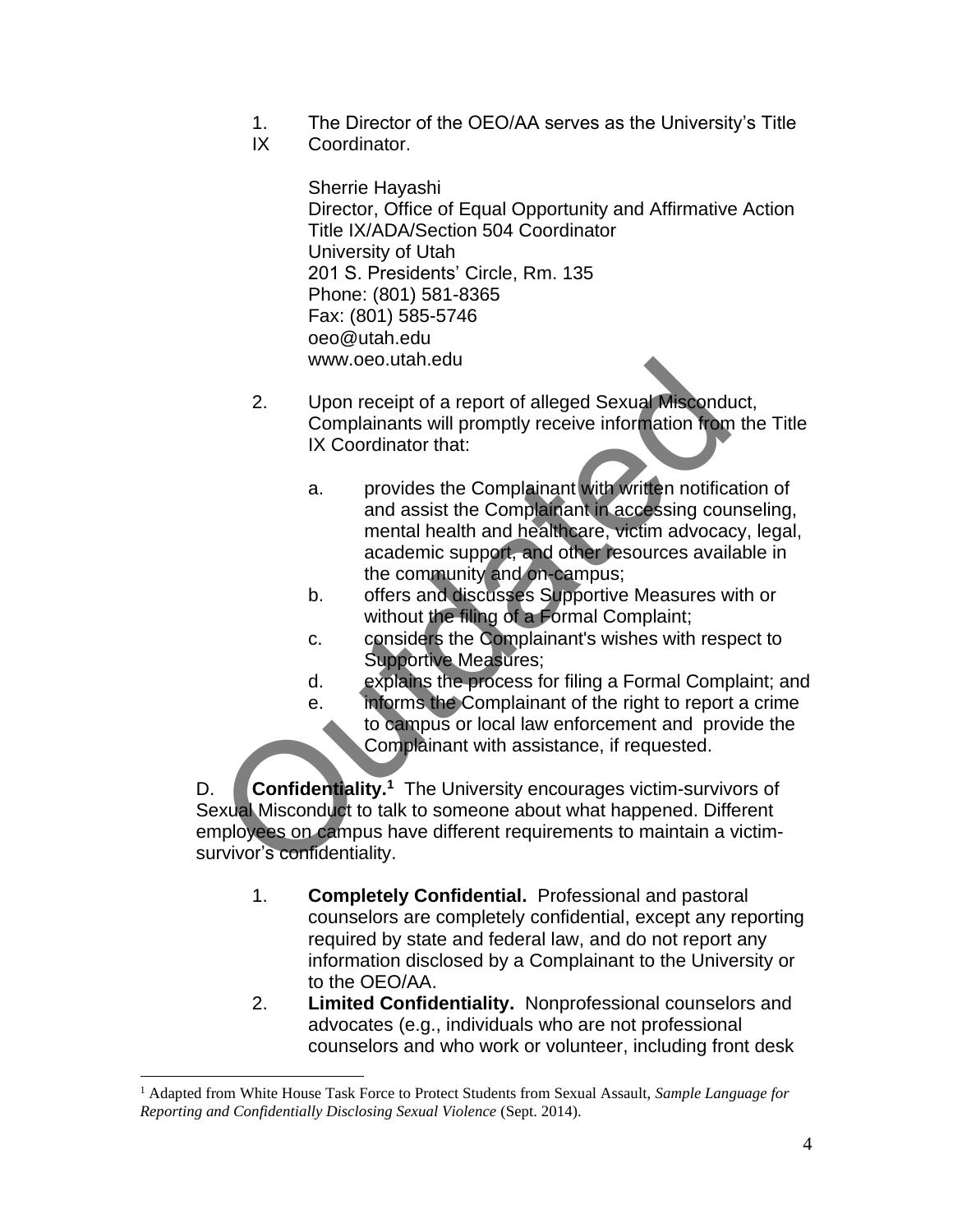staff and students, in the University Counseling Center, Center for Student Wellness, Center for Student Wellness Victim-Survivor Advocacy program, Ombuds Office, or counseling services in the Women's Resource Center, must report only general information about crimes required to be reported under the Clery Act to the Chief Safety Office such as the nature, date, time, and general location of the incident—in a way that does not identify the individuals involved.

- 3. **Clery Reporting Requirements.** Under the Violence Against Women Act (VAWA) and the Clery Act, the University is required to complete publicly available recordkeeping on crimes required to be reported by the Clery Act in accordance with federal law, but will not disclose identifying information. The University will maintain as confidential any Protective Measures provided to the victim-survivor, to the extent that maintaining such confidentiality would not impair the ability of the institution to provide the Protective Measures.
- 4. **Confidential Resources.** The following are resources are **confidential**. \*These offices must report general information about crimes reportable under the Clery Act to the Chief Safety Office in a way that does not identify the individuals involved, such as the nature, date, time, and general location of the incident. This information is required to be included in the University's Annual Security Report under the Clery Act, and in rare circumstances may result in the issuance of a timely warning or other University obligations under Clery/VAWA. University is required to complete publicly available<br>
keeping on crimes required to be reported by the Clincordinate<br>
accordance with federal law, but will not disclose ide<br>
information. The University will maintain as co

#### **University Counseling Center**

Student Services Building 201 S 1640 E, Room 426 Salt Lake City, UT 84112 (801) 581-6826 24-hour Crisis Line: (801) 587-3000

#### **University Hospital Chaplains**

University of Utah Hospital 50 N. Medical Drive Salt Lake City, UT 84132 (801) 213-2484

#### **Center for Student Wellness\***

Eccles Student Life Center 1836 Student Life Way, Suite 2100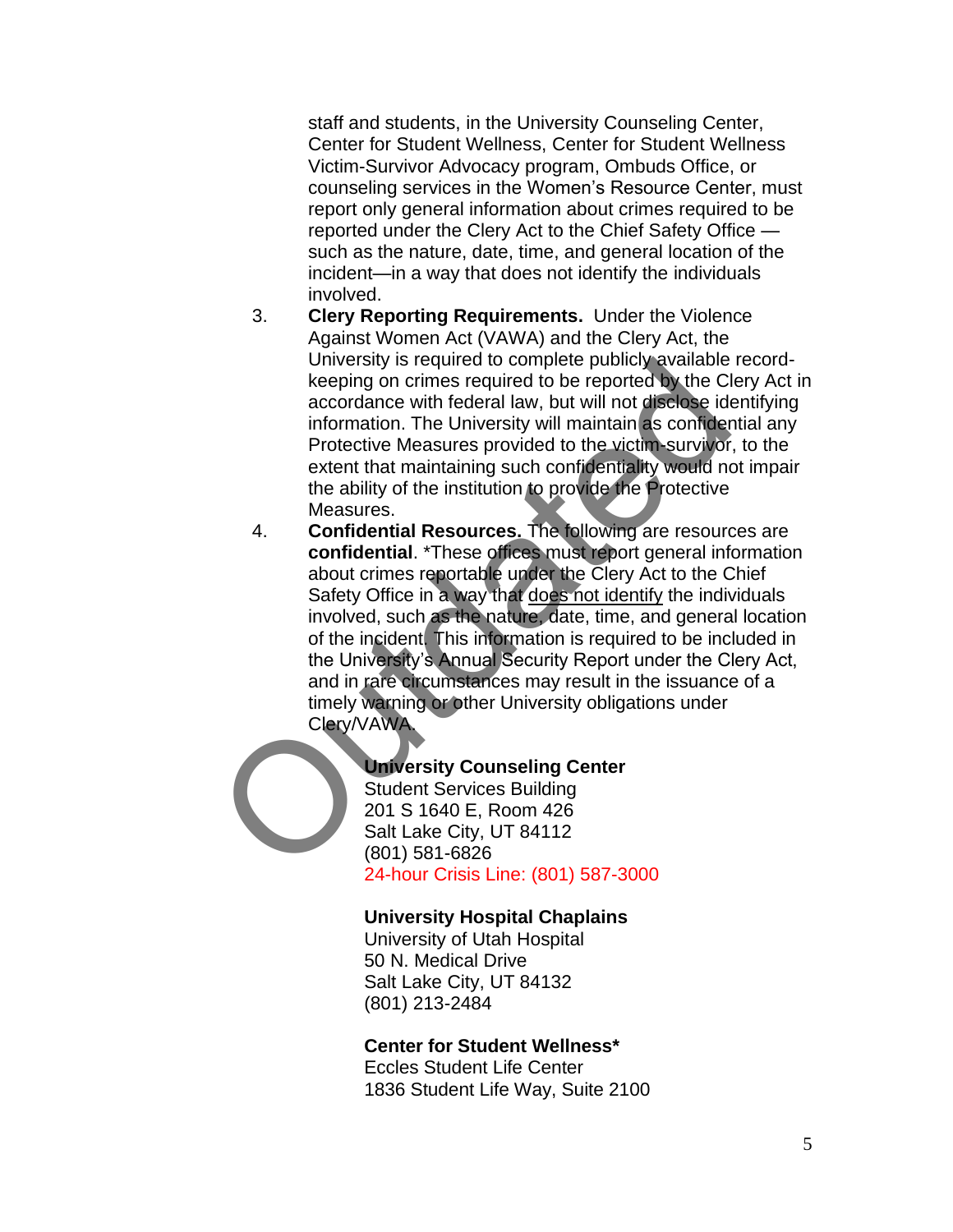Salt Lake City, UT 84112 (801) 581-7776

Center for Student Wellness **Victim-Survivor Advocacy Program\*** Student Services Building 201 S 1460 E, Room 330 Salt Lake City, UT 84112 (801) 581-7779 advocate@sa.utah.edu

# **Women's Resource Center (counseling services**

**only)\*** A. Ray Olpin Union 200 S. Central Campus Drive, Room 411 Salt Lake City, UT 84112 (801) 581-8030

# **The Psychology and Wellness Program**

Student Athlete Support Services (SASS) Department of Athletics HPER East Pavilion, Room 113 Salt Lake City, UT 84112

# **Office of the Ombuds\***

Health Science Office: Health Sciences Education Building Fifth Floor, Suite 5515 26 South 2000 East Salt Lake City, UT 84112 801-585-6283 facultyombudsman@hsc.utah.edu women's Resource Center (counseling se<br>
only)\*<br>
A. Ray Olpin Union<br>
200 S. Central Campus Drive, Room 411<br>
Salt Lake City, UT 84112<br>
(801) 581-8030<br>
The Psychology and Wellness Program<br>
Student Athlete Support Services (SA

Campus Office: Office Locations: 1738G Marriott Library 3245 Eccles Institute of Human Genetics Office Phone: 801.585.3482 Fax: 801.581.4233 [ombudsman@utah.edu](mailto:ombudsman@utah.edu)

#### E. **Reporting to Mandatory Reporters.**

1. A Mandatory Reporter must promptly report to the Title IX Coordinator all relevant details about the alleged Sexual Misconduct shared by a Complainant—including the names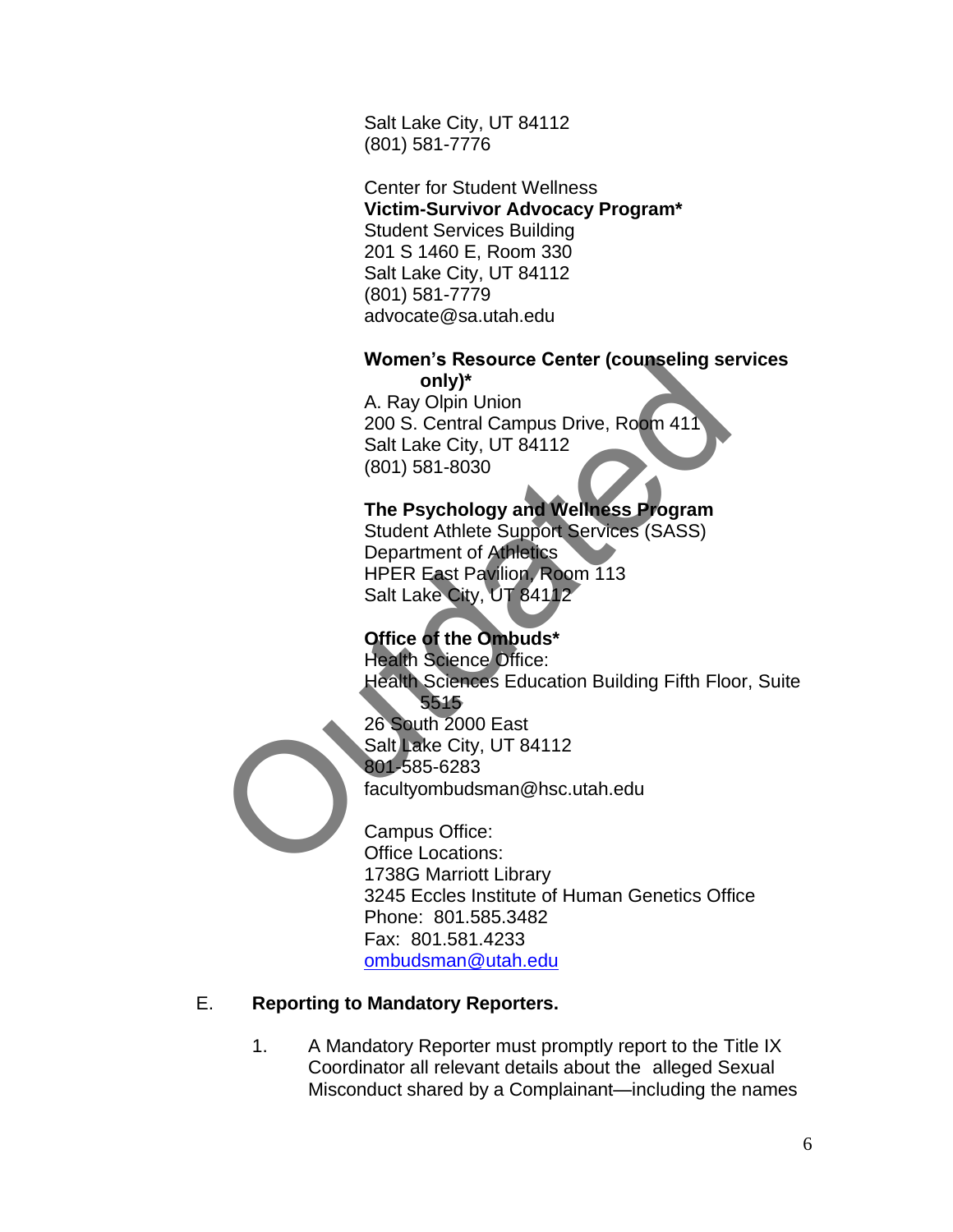of the Complainant and alleged Respondent(s), any witnesses, and any other relevant facts, including the date, time and specific location of the alleged incident.

- 2. Before a Complainant reveals any information to a Mandatory Reporter, the Mandatory Reporter should ensure that the Complainant understands the Mandatory Reporter's reporting obligations. If the Complainant wants to maintain confidentiality, the Mandatory Reporter should direct the Complainant to confidential resources.
- 3. If the Complainant wants to tell the Mandatory Reporter what happened but also requests confidentiality, requests that no investigation occur, or requests that no action be taken against the Respondent, the Mandatory Reporter should tell the Complainant that the University will consider the request, but cannot guarantee that the University will be able to honor it.
- F. **Requests for Confidentiality.** If a Complainant discloses an incident to a Mandatory Reporter but wishes to maintain confidentiality, or requests that no investigation into a particular incident be conducted or disciplinary action taken, the University must weigh that request against the University's obligation to provide a safe, non-discriminatory environment for all students, including the Complainant. 3. If the Complainant wants to tell the Mandalory Reporter<br>
what happened but also requests confidentiality, received that no investigation occur, or requests that in a<br>
should tell the Complainant that the University will
	- 1. The University has designated the Title IX Coordinator to evaluate requests for allegations of Sexual Misconduct.
	- If the University determines that it cannot maintain a Complainant's confidentiality, the University will inform the Complainant prior to starting an investigation and will, to the extent possible, only share information with people responsible for handling the University's response.
	- 3**.** Supportive Measures**.** When the University receives information about alleged Sexual Misconduct, an appropriate University representative (such as the Dean of Students, cognizant supervisor, or Human Resources (HR) representative) may offer Supportive Measures to either or both parties which will generally remain in effect throughout and potentially beyond the duration of the University investigation. Supportive Measures will be offered under the auspices of the Title IX Coordinator; University representatives should consult with the Title IX Coordinator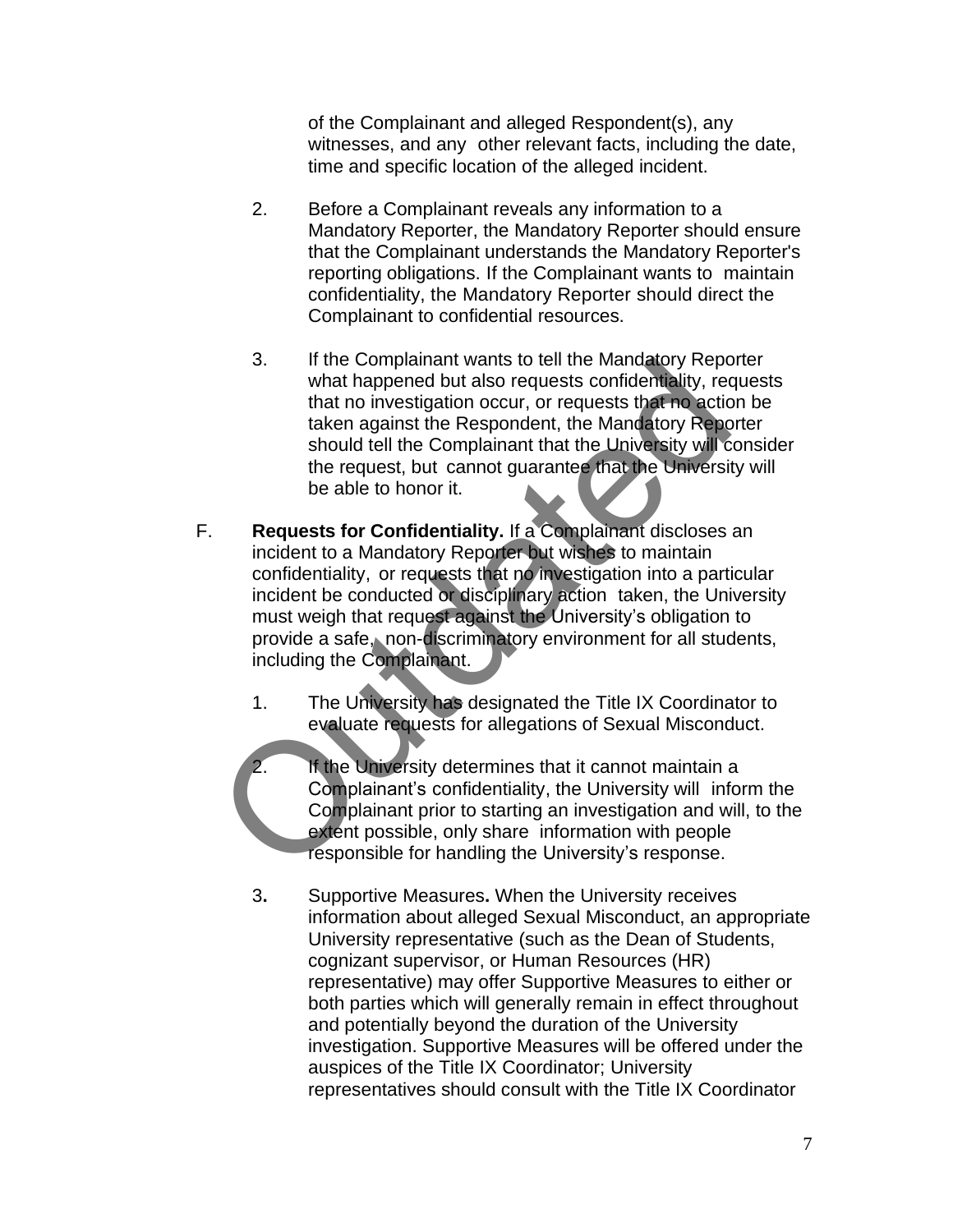in offering any Supportive Measures. The University will offer Supportive Measures if they are reasonably available, regardless of whether the Complainant chooses to file a complaint with the OEO/AA or with law enforcement.

- 4. Because the University is under a continuing obligation to address the issue of Sexual Misconduct campus-wide, reports of Sexual Misconduct (including non-identifying reports) will also prompt the University to consider broader remedial action.
- G. **Amnesty.** An individual who makes a good faith report of Sexual Harassment or Sexual Misconduct that was directed at them or another person will not be sanctioned for a violation related to the use of drugs or alcohol that is related to the report.
- H. **Non-Disclosure of Information.** Parties will be provided evidence obtained by the OEO/AA as part of the investigation that is directly related to the allegations raised in the Formal Complaint (the "Evidence"); the parties and party advisors must keep all such evidence strictly confidential and use such evidence solely for the purposes of participating in the Sexual Misconduct investigation and grievance process. Parties who disseminate or use such evidence for any other purpose may be subject to discipline. Amnesty. An individual who makes a good latter feport of<br>Harassment or Sexual Misconduct that was directed at the<br>another person will not be sanctioned for a violation related<br>use of drugs or alcohol that is related to the
- I. **OEO/AA Investigation.** In cases of Sexual Misconduct, the OEO/AA will begin an investigation upon acceptance of a Formal Complaint. The University will not require a Complainant to participate in any investigation or disciplinary proceeding; however, failure to participate may limit the University's ability to respond.
	- 1. Upon acceptance of a Formal Complaint, the OEO/AA will provide written notice:
		- a. to the appropriate University administrator, which may include the supervisor, Chair, Dean, and/or cognizant Vice President with responsibility over the Respondent and any others with a legitimate business need.
			- (i) If the Respondent is a student, the Vice President for Student Affairs and the Office of Dean of Students will also be notified.
			- (ii) If the Respondent is a Vice President, another Vice President will be selected as the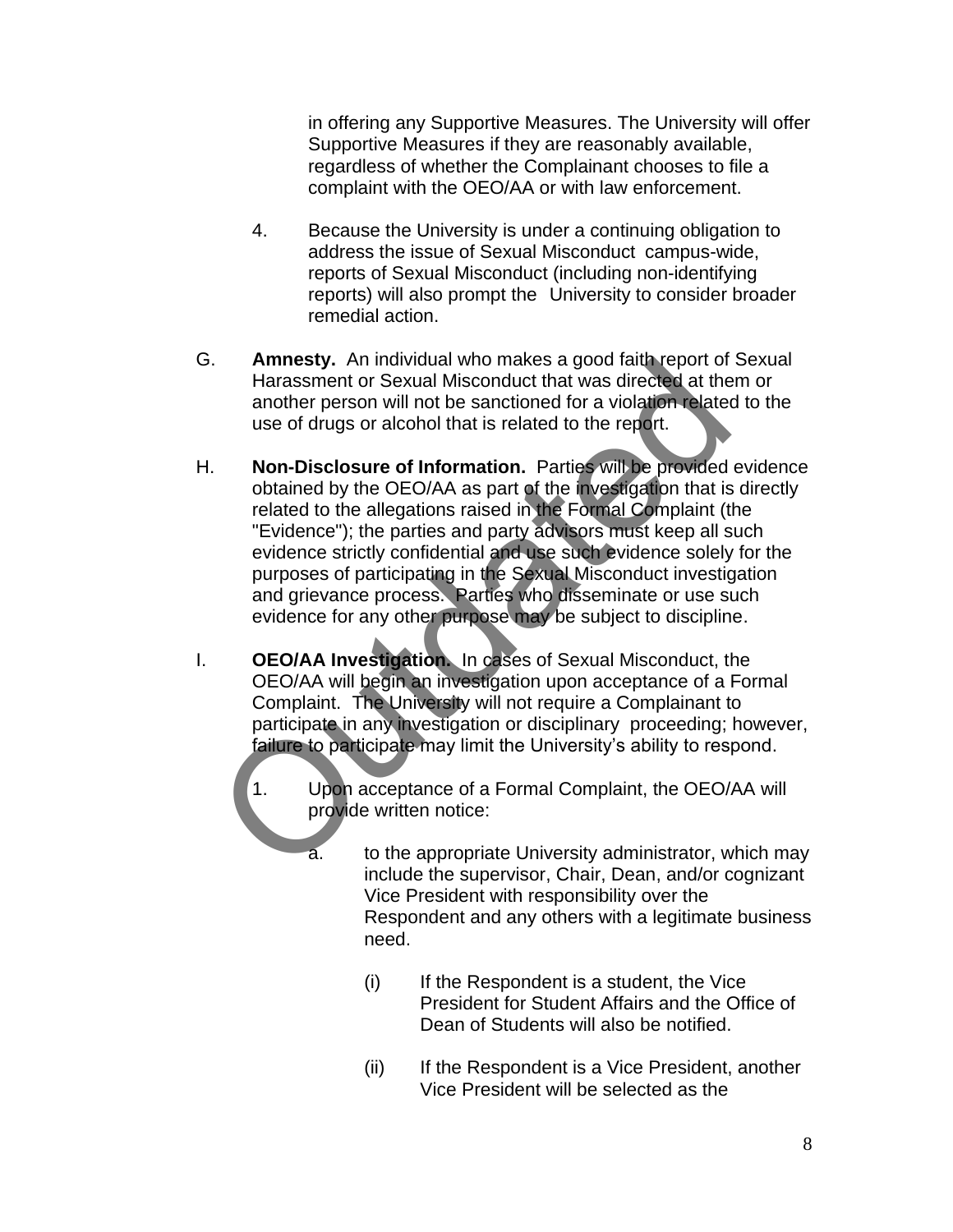cognizant Vice President for purposes of this rule.

- b. to the Complainant and the Respondent providing:
	- (i) the applicable policies and associated rules by which the proceedings will be governed;
	- (ii) sufficient details of the allegations including the identities of the parties involved, the date and location of the alleged incident(s), and the conduct allegedly constituting a violation of University Policy, if known;
	- (iii) a statement that each party will have an equal opportunity to submit and review evidence throughout the investigation;
	- (iv) a statement that the Respondent is presumed not responsible for the alleged conduct until a determination is made at the conclusion of the grievance process;
	- (v) a statement informing the Complainant and Respondent that they may have one advisor of their choice, who may be, but is not required to be an attorney and one Support Person of their choice; and
		- that Rule 1-012(III)(D)(10) prohibits knowingly making false statements or knowingly submitting false statements during the grievance process.
- If, during the course of the investigation, allegations arise about the Complainant or Respondent that were not included in the initial notice, the OEO/AA will provide notice of the additional allegations and provide the Respondent with an opportunity to respond. University Policy, it known;<br>
(iii) a statement that each party will have a<br>
opportunity to submit and review evidences<br>
throughout the investigation;<br>
(iv) a statement that the Respondent is protoconside for the alteged c
	- 3. The Respondent shall be afforded a full opportunity to respond to the allegations contained in the Complaint. Failure to respond or participate in an interview by the Respondent or a witness will not prevent the completion of the investigation.
	- 4. The OEO/AA will not draw an inference about the determination of responsibility based solely on a party's or witness's decision not to participate in the investigative or hearing process; however, evidence for review will be limited to that provided by parties and witnesses who participate in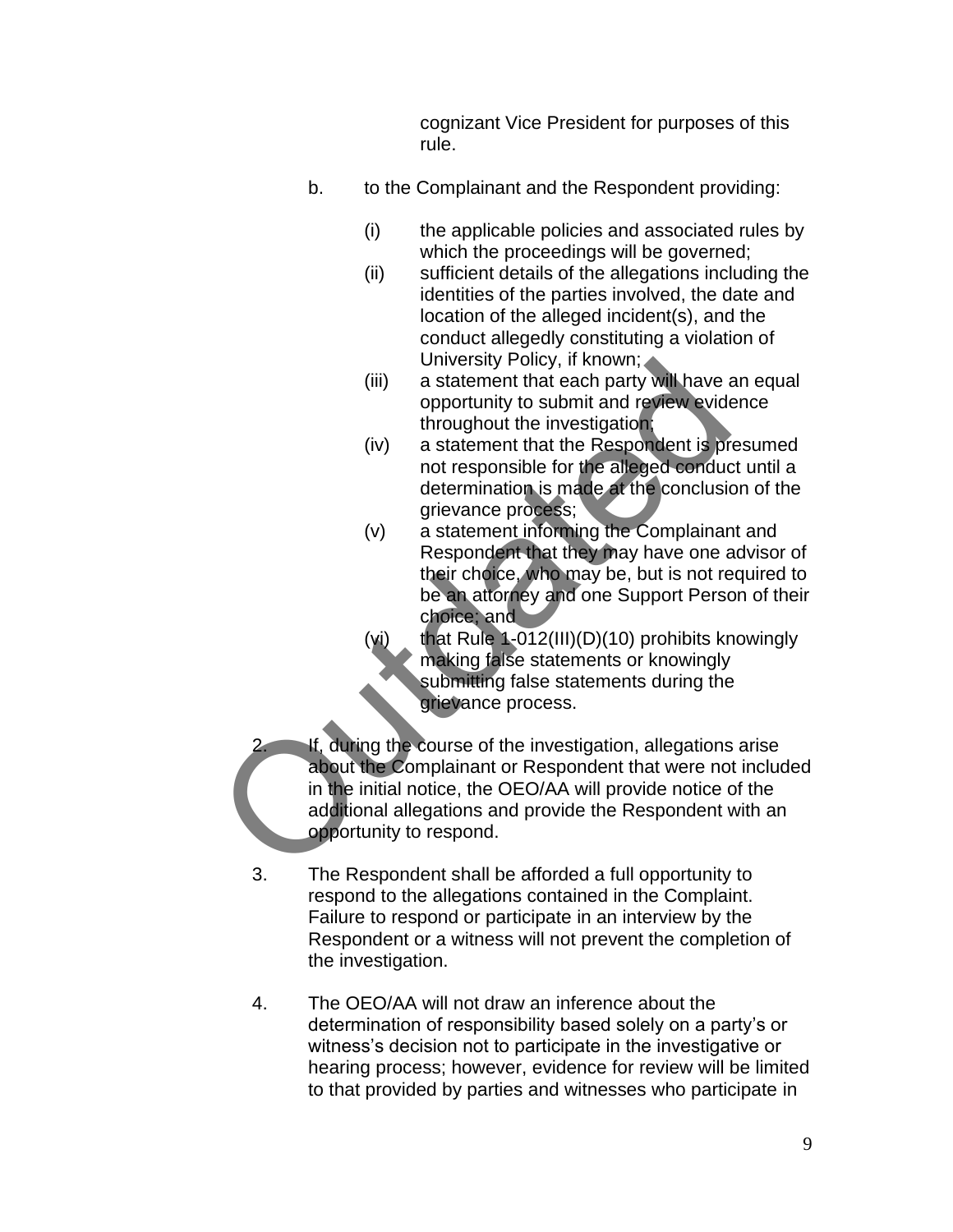the investigation.

- 5. The OEO/AA shall interview the Complainant, the Respondent, and may interview any other person with relevant information. The OEO/AA will objectively review all relevant information, including that which is submitted by the parties.
- 6. The Complainant and the Respondent may each be accompanied at any meetings or interviews with the OEO/AA by one advisor who may be, but does not have to be, an attorney. During the investigation, the advisor may only advise the Complainant or Respondent and may not actively participate. Prior to the hearing, any advisor is at the Complainant or Respondent's own expense.
- 7. The Complainant and the Respondent may each be accompanied at any meetings or interviews by one Support Person. The Support Person's role is to provide support to the Complainant or Respondent and cannot speak on behalf of the party. be, an attorney. During the investigation, the advise only advise the Complainant or Respondent and many actively participate. Prior to the hearing, any advisory complainant or Respondent's own expense.<br>
7. The Complainant
	- 8. At the conclusion of the investigation, the OEO/AA shall issue the draft of its investigative report ("OEO Draft") simultaneously to the parties and their advisors, if any, in an electronic or hard copy format. The OEO Draft shall include:
		- a. a summary of the relevant evidence;
		- b. an analysis of whether the evidence, evaluated under a Preponderance of the Evidence standard, supports a recommendation that Sexual Misconduct occurred; c. any mitigating or aggravating factors; and
		- $d.$  any evidence obtained as part of the investigation that is directly related to the allegations raised in the Formal Complaint.
	- 9. To protect the privacy of witnesses and all parties involved, and pursuant to Family Educational Rights and Privacy Act (FERPA) and other state and federal privacy laws, names and other personally identifiable information may be redacted from the copies of the OEO Draft Report and the OEO Report that are provided to the Complainant and Respondent.
	- 10. Both parties shall have ten (10) calendar days after receipt of the OEO Draft Report to submit written comments and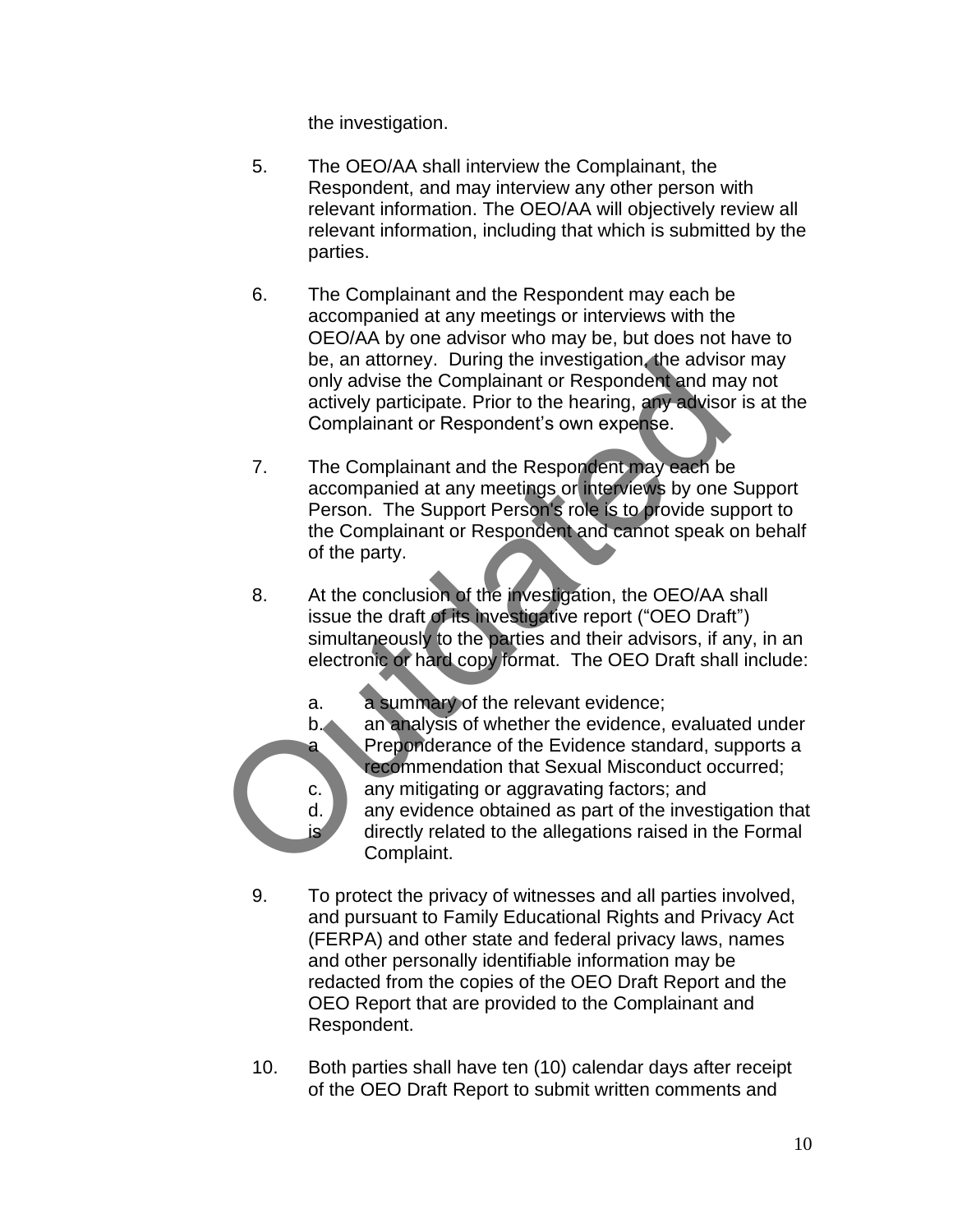any additional documents and/or evidence to the OEO/AA. If information from either party raises new issues or allegations, the OEO/AA may conduct additional investigation.

- 11. At the conclusion of the OEO/AA's investigation, the OEO/AA shall issue a final investigative report ("OEO Report") simultaneously to the parties and their advisors, if any, and the appropriate administrator with responsibility over the Respondent in an electronic or hard copy format. The OEO Report shall include:
	- a. a summary of the relevant evidence;
	- b. an analysis of whether the evidence, evaluated under
	- a Preponderance of the Evidence standard, supports a recommendation that Sexual Misconduct occurred;
	- c. any mitigating or aggravating factors; and
	- d. any evidence obtained as part of the investigation that
	- is directly related to the allegations raised in the Formal Complaint.
- 12. Upon determining a recommended sanction, the appropriate administrator will provide written notice of a recommended sanction to the parties, to the OEO/AA, and the Hearing Coordinator, and to the cognizant Vice President with responsibility over the Respondent and any others with a legitimate business need, contemporaneous with the OEO/AA issuing the OEO Report. a. a summary of the relevant evidence;<br>
b. an analysis of whether the evidence, evaluat<br>
a Preponderance of the Evidence standard, su<br>
recommendation that Sexual Misconduct occ<br>
c. any mitigating or aggravating factors, an
	- 13. At the conclusion of the investigation, the OEO/AA shall convene a Hearing Committee ("Committee"). This Committee shall serve as the decision-maker with regard to the allegations of Sexual Misconduct, any associated disciplinary sanction or other corrective measures, and any remedies for the Complainant. The Committee shall make an independent judgment in objectively evaluating relevant evidence to reach a determination regarding responsibility, independent from the recommendation from the investigator or the appropriate administrator.

#### J. **Hearing Process.**

1. Hearings should take place as soon as practicable, but should be no less than fifteen (15) and no more than forty (40) calendar days from the issuance of the OEO Report. Although the OEO/AA Hearing Coordinator may endeavor to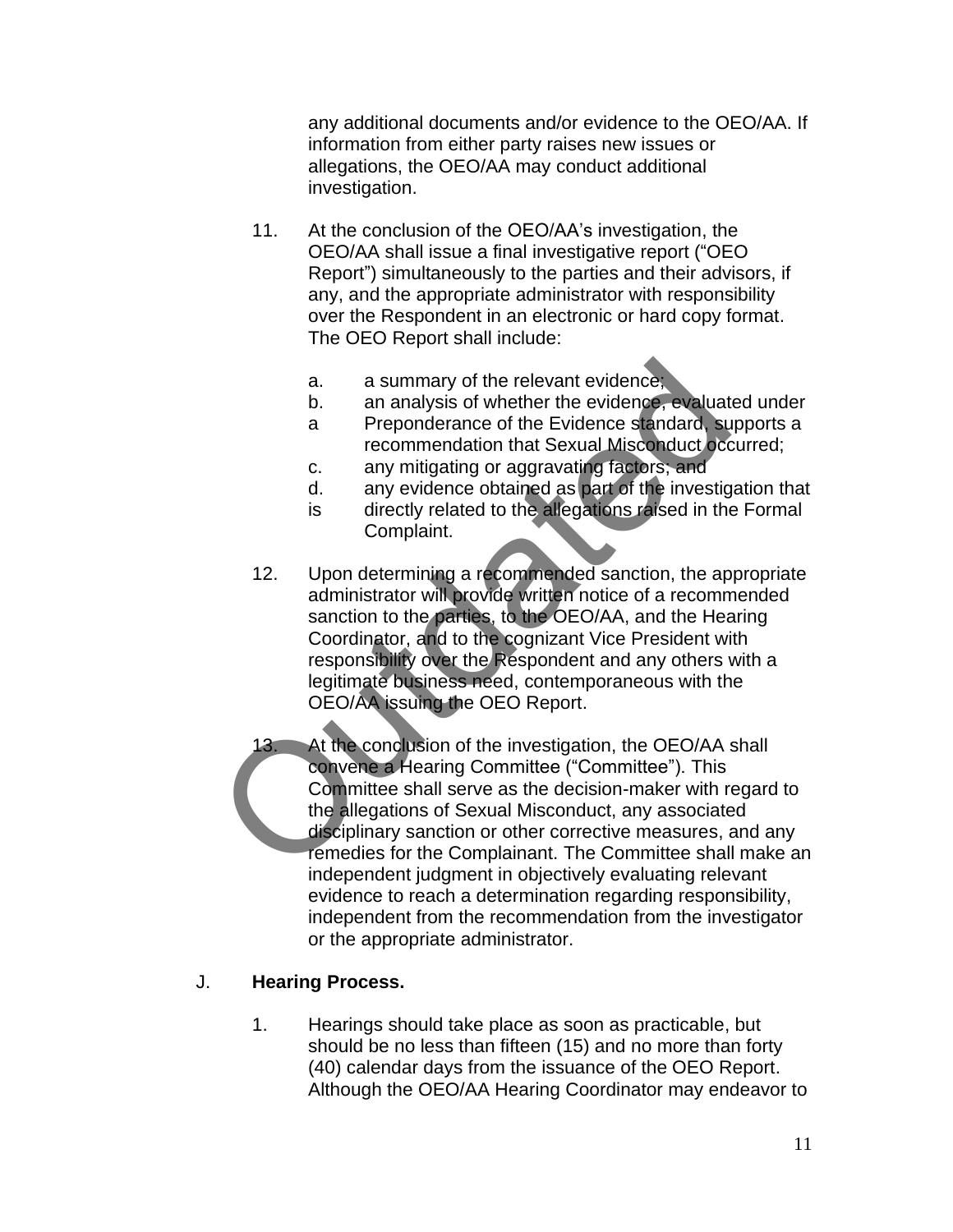find a hearing date that will be convenient for all the parties involved, the Hearing Coordinator and Committee Chair have the final authority for determining the date of the hearing.

2. If any party is a faculty member, a hearing and any appeals shall proceed pursuant to University Policy 6-011, *Function and Procedures of the Senate Consolidated Hearing Committee*. When conducting Hearings involving allegations of Sexual Misconduct, the CHC shall follow the Hearing Procedure outlined below.

# 3. **General Provisions for Hearings.**

- a. A Hearing Coordinator may facilitate the work of the Committee. Hearing Coordinator responsibilities include:
	- (i) serve as the Secretary to the Committee;
	- (ii) notify the Complainant, the Respondent, the Committee, and the OEO/AA of the date and time of the hearing;
- (iii) notify the Complainant and the Respondent of the names of the Committee members and any witnesses requested by the Complainant, the Respondent, or the Committee; 3. **General Provisions for Hearings.**<br>
a. A Hearing Coordinator may facilitate the worldom<br>
include:<br>
(i) serve as the Secretary to the Committed:<br>
(ii) notify the Complainant, the Responde<br>
Committee, and the OEO/AA of th
	- notify persons requested by the Committee, Complainant, and/or Respondent to testify at the hearing of the time and place of the hearing.
	- distribute the Hearing Procedure and any documentary evidence to the Complainant and the Respondent;
	- (vi) make appropriate technological arrangements;
	- (vii) arrange for an electronic recording of the hearing; and
	- (viii) provide other reasonable support services at the Committee's request.
	- b. OEO/AA responsibilities include:
		- (i) provide the Committee with a copy OEO Report, the attachments (including a copy of the complaint), and a list of the material witnesses identified in the OEO Report;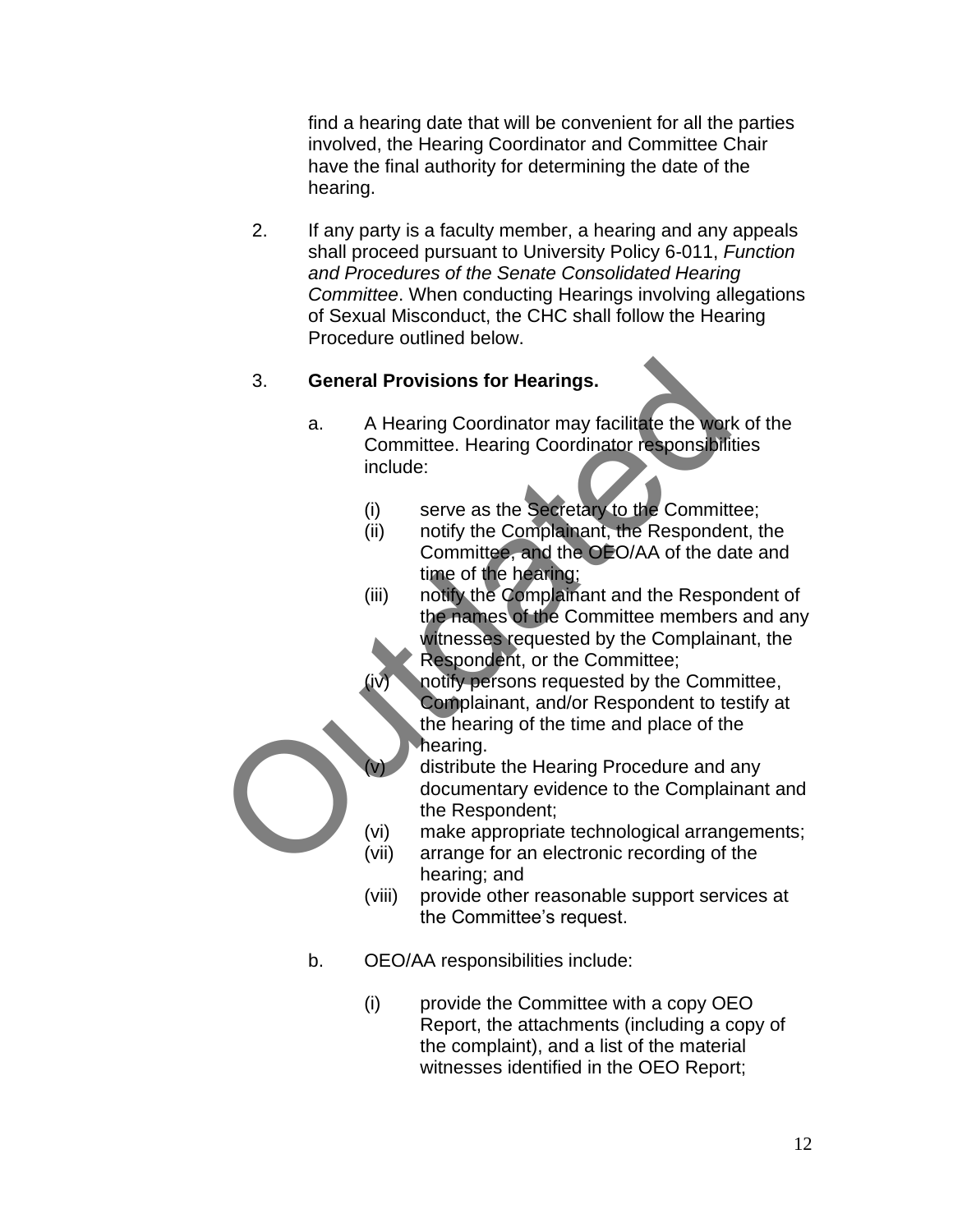- (ii) provide other reasonable investigatory and support services at the Committee's request.
- c. Appropriate Sanctioning Administrator responsibilities include:
	- (i) provide the Committee with a recommended sanction, disciplinary action, or other corrective measures.
- d. **Closed Hearing.**Hearings shall be closed to the public.
- e. **Advisor.** The Complainant and the Respondent may each be accompanied at the hearing by one advisor of their choice, who may be an attorney and who may participate in the hearing as provided in this Hearing Process. If a party does not have an advisor present at the hearing, the University will provide, without fee or charge to that party, an advisor of the University's choice to conduct cross-examination on behalf of that party. e.<br> **Advisor.** The Complainant and the Respondence and be accompanied at the hearing by one<br>
of their choice, who may be an atterney and participate in the hearing as provided in this Process. If a party does not have an a
	- f. **Support Person.** The Complainant and Respondent may each be accompanied at the hearing by one Support Person of their choice, who may attend but not participate in the hearing.
	- g. **Witnesses.** The Committee, the Complainant, and the Respondent may request the appearance of witnesses at the hearing. It is the responsibility of the party or the Committee calling a particular witness to encourage that witness to attend the hearing.
		- **Documentary Evidence.** The Complainant and the Respondent may submit documentary evidence for consideration by the Committee. The Committee may also request additional documentary evidence.
	- i. **Rules of Evidence.** The Committee shall not be bound by strict rules of legal evidence or procedure and may consider any evidence it deems relevant.
	- j. **Privacy.** Committee Chairs and other Committee members are prohibited from discussing any matter related to the hearing with the parties or the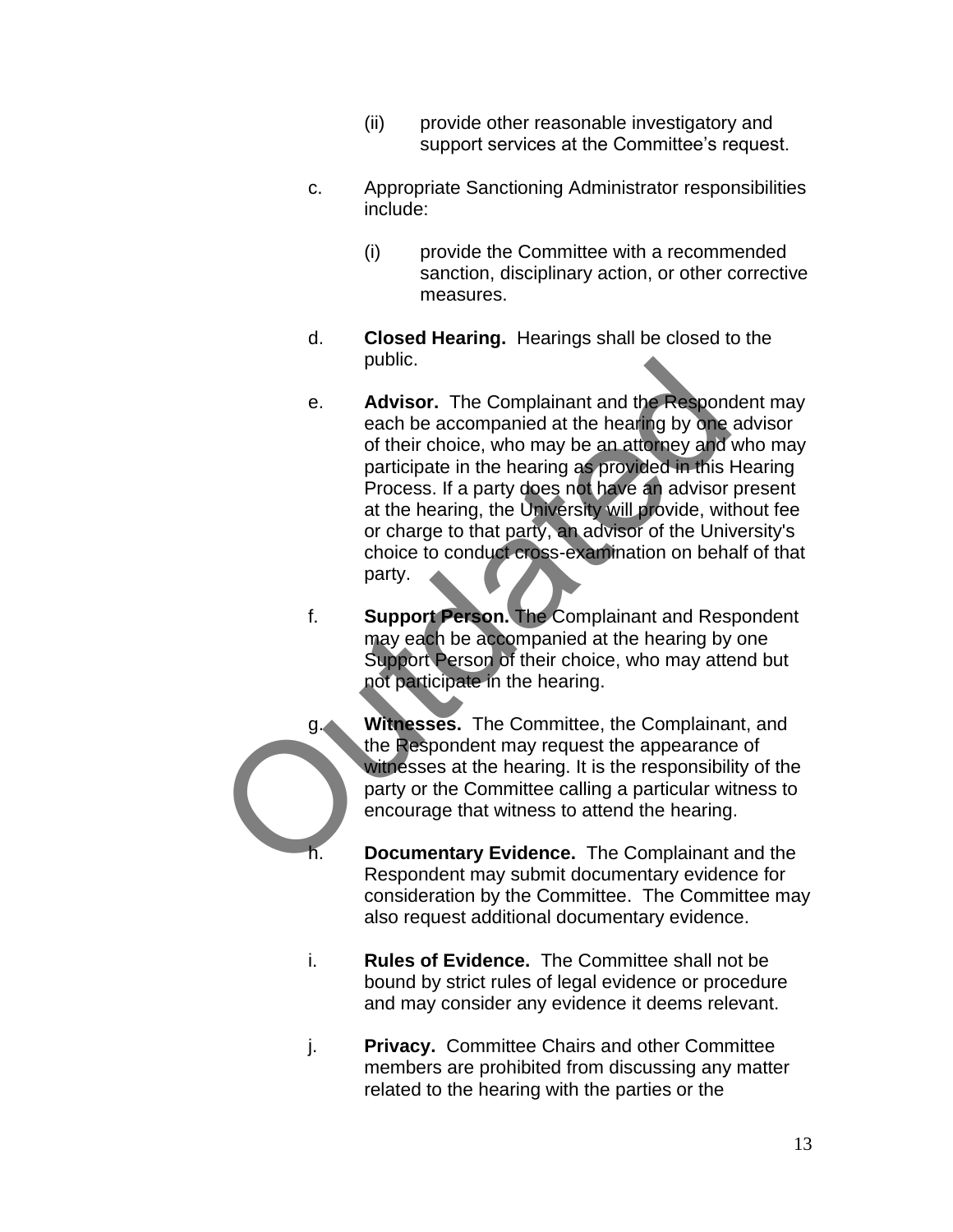witnesses, or with others before or after the hearing. Violation of privacy may result in dismissal from the Committee and/or other corrective action.

- k. **Electronic Hearings.** Hearings shall be conducted remotely through electronic means, instead of inperson, when at all possible. These remote hearings shall include audio and video capabilities which will allow for parties to simultaneously see, hear, and interact with the Committee, witnesses, and eachother in real-time as if physically present in the same location.
- l. **Recording of Hearings.** The hearing, except for deliberations, shall be recorded and a copy in electronic format shall be made available to either party upon request at the requesting party's expense.
- m. **Failure of Party to Participate.** In the event either party fails to attend the hearing without prior notice to the Hearing Coordinator and good cause, the Committee may proceed with the hearing. Neither party is required to participate in the hearing in order for the hearing to proceed, subject to restrictions in Section (III)(I)(4). I. Recording of Hearings. The hearing, exception and the recorded and a copy in electronic format shall be made available to party upon request at the requesting party's equal to party the even party fails to attend the he
	- n. **Disruptive Behavior.** The Committee has authority to exclude from the hearing any party, advisor, or other participant whose behavior the Committee finds disruptive after having provided a warning.
	- o. **Time Allocation.** Each party shall have up to fortyfive (45) minutes for personal and/or opening statements, presentation of evidence and questioning of witnesses, and concluding remarks. The Committee Chair shall have discretion to grant extensions of time when necessary.
	- p. **Role of Office of General Counsel.** The Office of General Counsel may provide a staff attorney to be present at hearings in order to provide guidance to the Committee on substantive law and procedural matters.
	- q. **Sanctions and Remedies.** At the conclusion of the hearing, the Committee shall determine the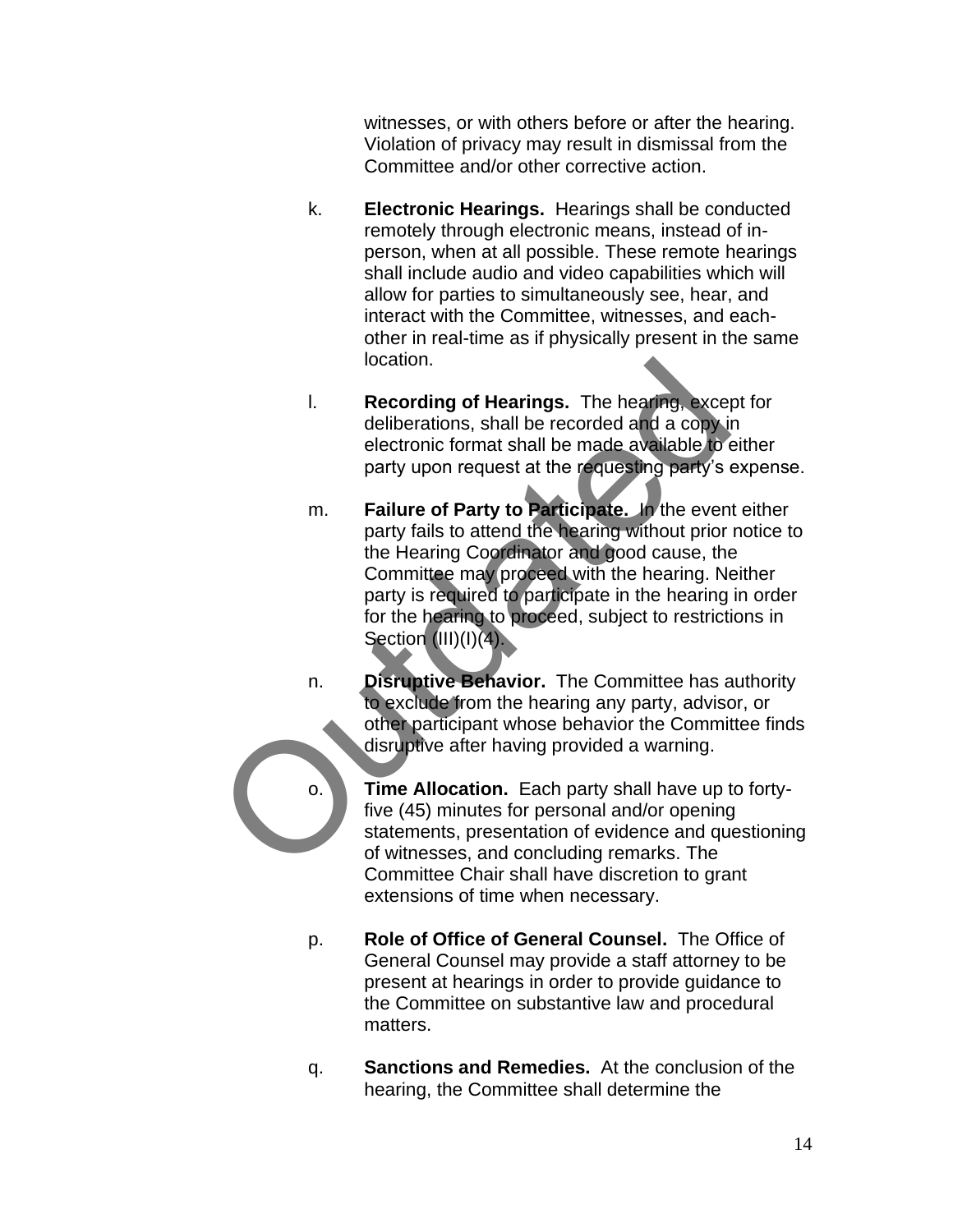appropriate sanctions and remedies. The Committee will ensure that any sanctions and remedies are appropriate to end the prohibited conduct, to prevent further violation of policy and remedy the effects of any violation.

- (i) The Committee will review the recommendation submitted by the appropriate administrator and may call that individual as a witness during the hearing to speak to the reasoning supporting the recommendation when making their decision. In determining the appropriate sanction, the Committee shall consider the severity, persistence or pervasiveness of the misconduct; the egregiousness of the misconduct, including the use of weapons, drugs, or alcohol, if applicable; the impact of the misconduct on the Complainant; the impact or implications of the misconduct on the University community, prior misconduct by the Respondent, including the Respondent's relevant prior disciplinary history; whether the Respondent has accepted responsibility for the misconduct; the maintenance of a safe, nondiscriminatory and respectful working and learning environment; and any other mitigating, aggravating or compelling factors. when making their decision in determ<br>appropriate sanction, the Committee sconsider the severity, persistence or<br>pervasiveness of the misconduct; the<br>egregiousness of the misconduct, incluse of weapons, drugs, or alteordic,
	- $(a)$  If the Respondent is a student, the Office of the Dean of Students will recommend to the Hearing Committee the disciplinary sanction or other corrective measures. Sanctions or other corrective measures in cases of Sexual Misconduct are not subject to Policy 6- 400, *Code of Student Rights and Responsibilities ("Student Code")* and may only be appealed under Policy 1- 012 and its associated regulations including this Rule. Possible sanctions include, but are not limited to: fines, restitution, warning, withholding diploma, organizational sanction, permanent no-contact directives, educational training, referrals to counseling or behavioral coaching,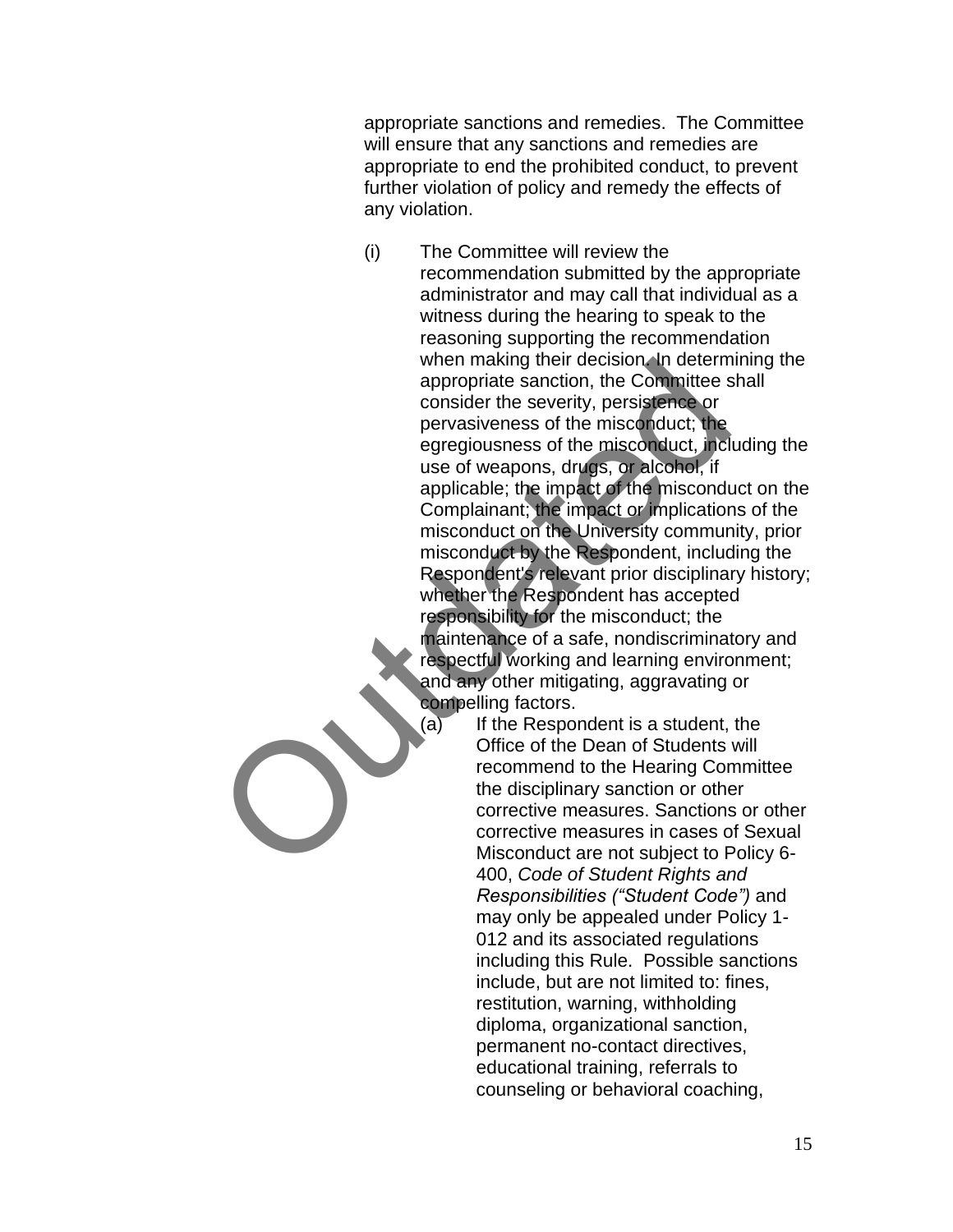limitations, restrictions, or exclusion from campus or campus programs or activities, notation on the student's transcript consistent with the Family Educational Rights and Privacy Act, suspension from one semester to five years, dismissal from the University, or revocation of certificate or degree.

(b) If the Respondent is a staff member, the appropriate University administrator with supervisory responsibility over the Respondent, in consultation with Human Resources, will recommend to the Hearing Committee a disciplinary sanction or other corrective measures. Sanctions or other corrective measures in cases of Sexual Misconduct are not subject to Policy 5-203, *Staff Employee Grievance Procedures*, and may only be reviewed and/or appealed under Policy 1-012 and its associated regulations including this Rule. Possible sanctions include, but are not limited, to: verbal counseling or warning, extension of probationary period, reassignment, transfer, limitations, restrictions, or exclusion from campus or campus programs or activities, reduction in pay, written warning, final written warning, suspension without pay, demotion, and termination. Respondent, in consultation will recommend to<br>
Reading Committee a disciplina<br>
sanction or other corrective me<br>
Sanctions or other corrective me<br>
in cases of Sexual Misconduct<br>
in included to Policy 5-203, Staff<br>
Scrievanc

(c) If the Respondent is a faculty member, the appropriate University administrator, such as the faculty member's Department Chair or Dean, in consultation with the cognizant Vice President, will recommend to the Hearing Committee the disciplinary sanction or other corrective action. Sanctions or other corrective actions against a faculty member may only be imposed by filing a complaint with the Consolidated Hearing Committee (CHC) pursuant to Policy 6-011, *Function and Procedures of the Senate Consolidated Hearing Committee*. Possible sanctions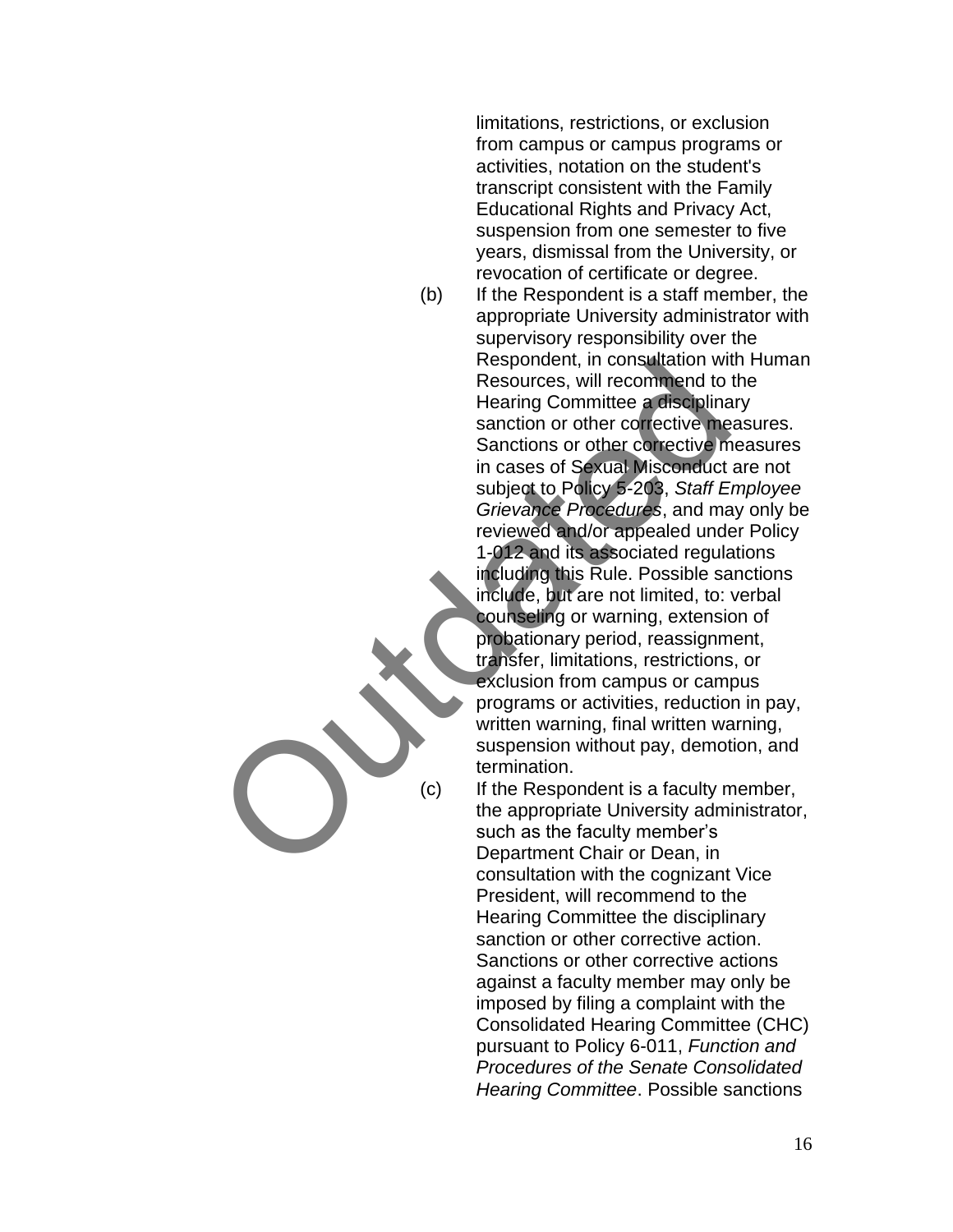include, but are not limited, to: verbal counseling or warning, limitations, restrictions, or exclusion from campus or campus programs or activities, written reprimand, suspension without pay and dismissal (termination).

- (d) If the Respondent is a vendor/contractor/visitor/patient, possible sanctions or other corrective measures include limitations, restrictions, or exclusion from all or part(s) of campus or campus programs or activities and/or ending business relationships with vendors and contractors.
- (ii) **Remedies.** At the conclusion of the hearing, the Committee shall make a determination regarding any appropriate remedies for the Complainant, including but not limited to: reinstatement, transfer or reassignment of employees, Supportive Measures, implementing changes in programs and activities, providing training, or other remedies designed to restore equal access to University Programs or Activities. The Title IX Coordinator is responsible for effective implementation of any remedies. part (s) or campus or campus protectives and/or ending busined traditionships with vendors and<br>relationships with vendors and<br>contractors.<br>(ii) **Remedies.** At the conclusion of the hand contractors.<br>(ii) **Remedies.** At the

#### 4. **Hearing Committee.**

a. The OEO/AA shall create a standing pool of committee members to hear and be the decisionmakers determining whether allegations of Sexual Misconduct violate University Policy. The Hearing Committee will be the decision-maker with regard to a finding of responsibility related to allegations of Sexual Misconduct and any resulting disciplinary sanction or corrective measures. The pool of eligible Committee members includes the following:

> (i) staff employees of the University nominated by the Chief Human Resources Officer and/or Staff Council and appointed by the University President and/or designee, and who will serve for a three-year term.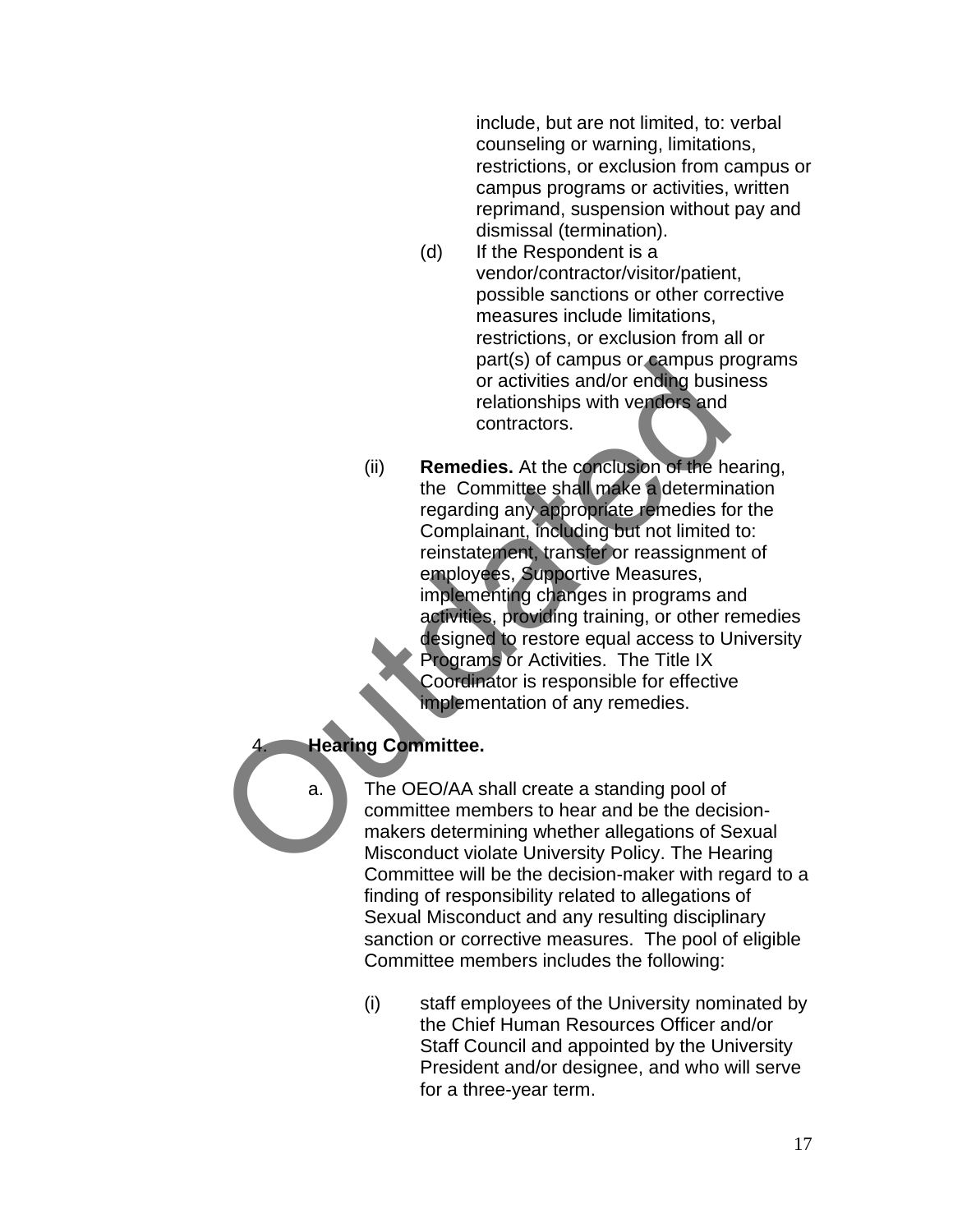- (ii) students (graduate and/or undergraduate) nominated pursuant to procedures of Associated Students of the University of Utah (ASUU) and/or the Office of the Dean of Students, and appointed by the University President or designee, who will serve a oneyear term; and
- (iii) faculty members from the Consolidated Hearing Committee pool.
- b. The Committee shall be composed of a three-person panel selected from the pool of eligible Committee members.
- (i) The panel will consist of the Committee Chair, and one Committee member of the same status as the Complainant (student, staff, or faculty), and one Committee member of the same status as the Respondent (student, staff, or faculty), subject to the following exceptions. In the interest of prompt resolution, a Committee may be convened without student representation during school breaks or other time periods that present student scheduling difficulties. No more than one student will serve on a Committee. panel selected from the pool of eligible Commenters.<br>
(i) The panel will consist of the Committee and one Committee member of the sale status as the Complement fistedent, is that caulty), and one Committee member<br>
star tac

The Committee Chair will be selected from the pool of eligible committee members who have previously served on a Committee and will receive specific training relevant to their duties as Chair.

A Committee member may be disqualified due to bias, conflict of interest, or for other good cause. Alternates will be appointed as needed.

(i) In order to provide an objective and fair hearing, each Committee shall take precautions against real or apparent conflicts of interest on the part of Committee members. Committee members shall recuse themselves in any case in which they have a personal bias or conflict of interest that would preclude their making a fair and objective decision and shall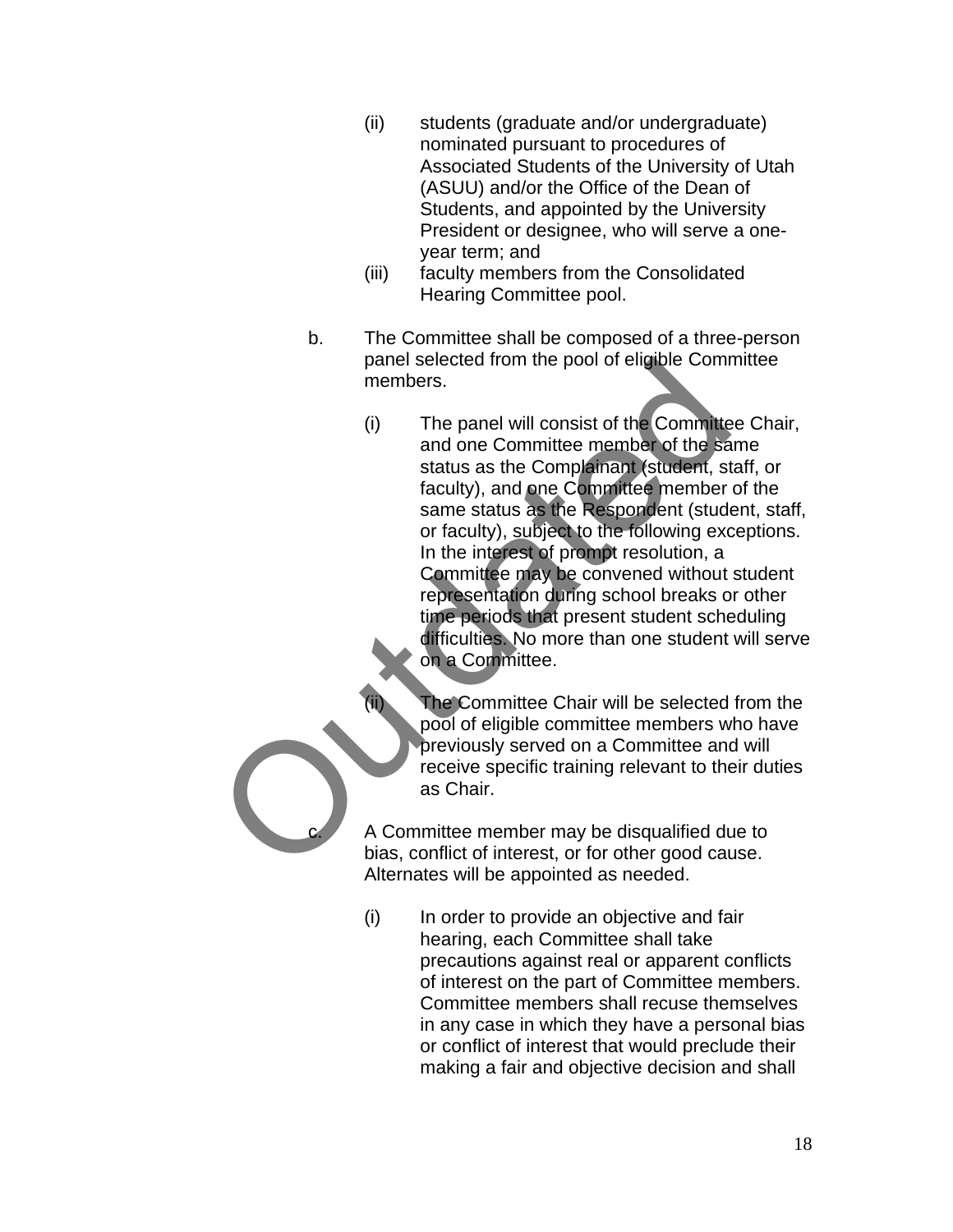avoid any individual communication with a party.

(ii) If there is a challenge to the participation of any Committee member, the remaining Committee members shall hear that dispute and make a final decision about the participation of that member in the hearing.

# 5. **Pre-Hearing***.*

- a. At least fifteen (15) calendar days before the hearing, the Hearing Coordinator shall notify the Complainant and Respondent in writing, in either an electronic or hard copy format, of: At least fireen (15) calendar days before the<br>the Hearing Coordinator shall notify the Comment and Respondent in writing, in either an electr<br>hard copy format, of:<br>(i) the date, time, location, participants, a<br>limetable ca
	- (i) the date, time, location, participants, and purpose of the hearing;
	- (ii) the name the Chair and the Committee members;
	- (iii) the names of all witnesses that the Committee intends to call;
	- (iv) any additional documentary evidence that was not included in the OEO Report that the Committee is requesting; and

of the applicable policies and associated rules and guidelines by which the proceedings will be governed.

At least ten (10) calendar days before the hearing, the Complainant and the Respondent must notify the Hearing Coordinator in writing:

- (i) of any request that a Committee member be disqualified based on bias or conflict of interest;
- (ii) the name and contact information of their selected advisor, if any;
- (iii) the name and contact information of their selected Support Person, if any;
- (iv) a list of any witnesses they wish to speak on their behalf as well as contact information for each witness;
- (v) any additional documentary evidence to be submitted to the Committee, including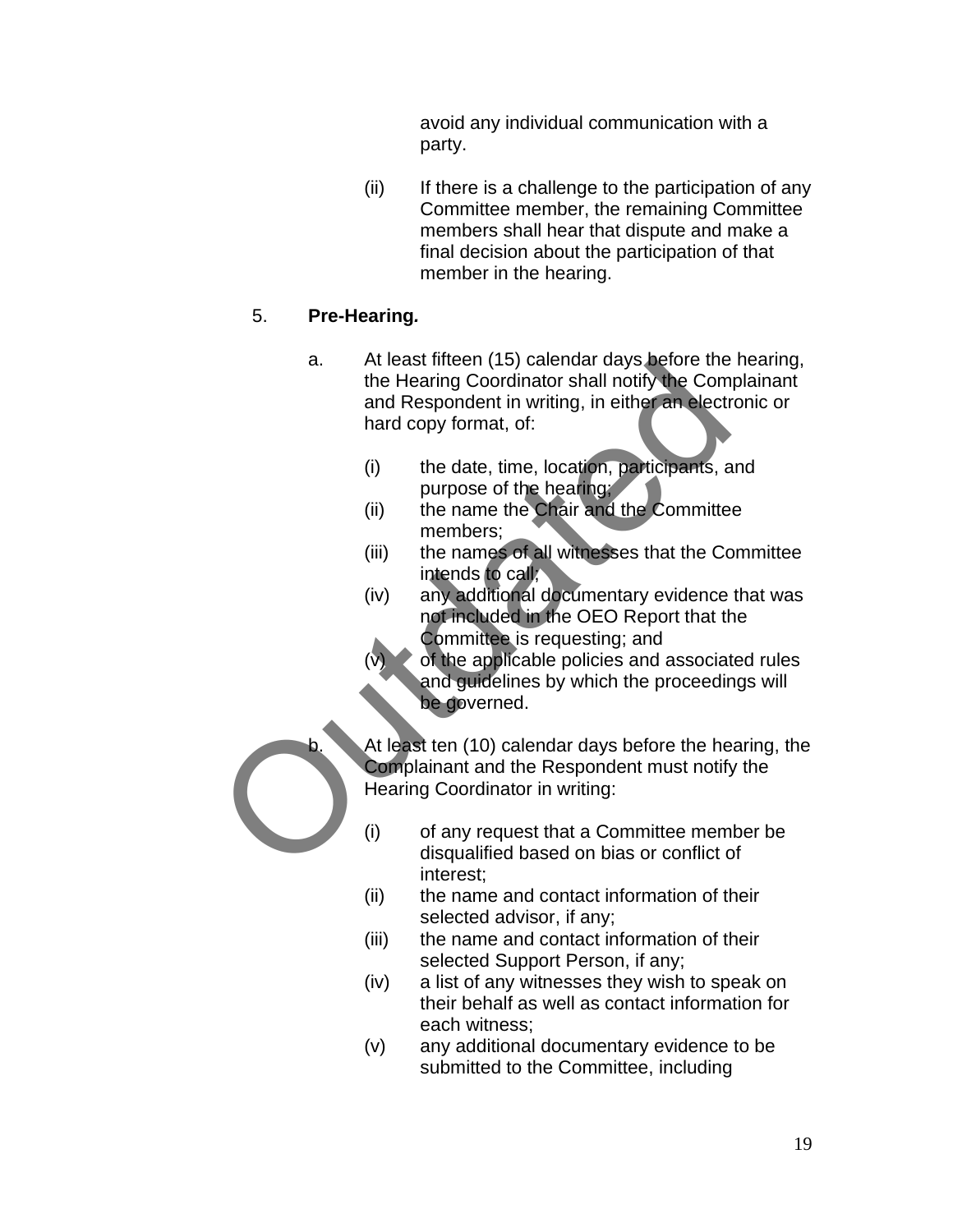information the Committee has requested from the parties; and

- (vi) any other requests for accommodations, including technological accommodations. The request will be reviewed by Committee Chair and at the Chair's request, the Hearing Coordinator will make any appropriate accommodations.
- c. At least five (5) calendar days before the hearing, the Hearing Coordinator shall notify the Complainant and Respondent in writing, in electronic or hard copy format:
	- (i) of the names of all witnesses requested;
	- (ii) provide copies of all evidence that has not already been provided; and
	- (iii) of any accommodations, including technological accommodations that will be made at the hearing based upon the request of a party.

#### 6. **Hearing Process.**

- a. The OEO Consultant who conducted the investigation may be present at the hearing and available for questioning.
- b. The Complainant and the Respondent shall each have an opportunity to make a personal statement. The statement may describe the events that are the subject of the Complaint, the personal impact of the alleged conduct, the relief sought, and any other relevant information. In addition to the personal statements by the parties, each party's advisor shall have the opportunity to make an opening statement. Respondent in writing, in electronic or hard commat:<br>
(i) of the names of all witnesses requestes<br>
(iii) provide copies of all evidence that has<br>
already been provided; and<br>
(iii) of any accommodations, including<br>
(iii) of
	- c. The Committee, Complainant, and the Respondent shall have the opportunity to call witnesses.
	- d. The Committee may ask questions of the OEO Consultant, the Complainant, the Respondent, and any witness. The time of Committee questions and answers shall not count against either party's time.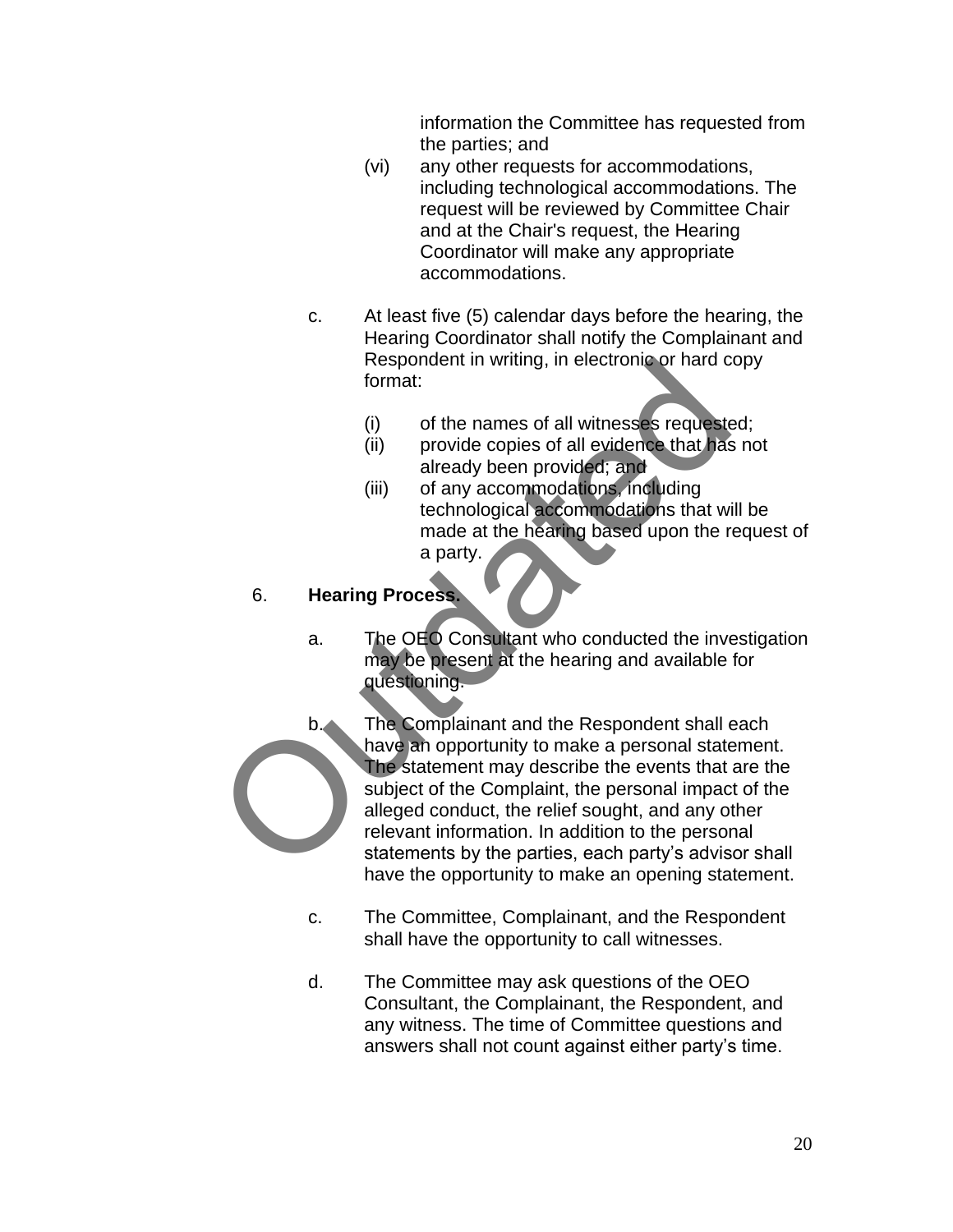- e. Prior to any party or witness answering a question, the Committee Chair must first determine whether such question is relevant and explain any decision to exclude a question as not relevant. Only the person to whom a question is directed may answer (i.e., an advisor shall not be permitted to answer the Committee's questions on a party's behalf).
	- (i) Questions and evidence about the Complainant's sexual predispositions or prior sexual behavior are not relevant, unless such questions and evidence are offered to prove that someone other than the Respondent committed the conduct alleged by the Complainant; or
	- (ii) if the questions and evidence concern specific incidents of the Complainant's prior sexual behavior with respect to the Respondent and are offered to prove Consent.
- f. The Committee must permit each party's advisor to ask the OEO Consultant, the Complainant, the Respondent, any witnesses, and any others providing testimony, all relevant questions and follow-up questions, including questions challenging credibility. The cross-examination of any person providing testimony (including the parties, witnesses, and the OEO Consultant) shall be conducted directly, orally and in real time by the party's advisor and not by the party themselves and must be directed through the Committee Chair (not directly). The Committee cannot draw an inference about the determination regarding responsibility based solely on a party's or witnesses absence from the hearing or refusal to answer crossexamination or other questions. questions and evidence are offered to<br>that someone other than the Respond<br>committed the conduct alleged by the<br>Complainant; or<br>(ii) if the questions and evidence concern<br>incidents of the Complainant; by<br>the complainant is
	- g. The parties may also present other evidence. If a party presents documentary evidence at the hearing that was not previously provided to the other party and or the Committee prior to the hearing, the Committee Chair shall make a determination as to whether to admit such evidence.
	- h. Following the presentation of evidence, the Committee will then ask the appropriate administrator (in cases where the Respondent is a student, a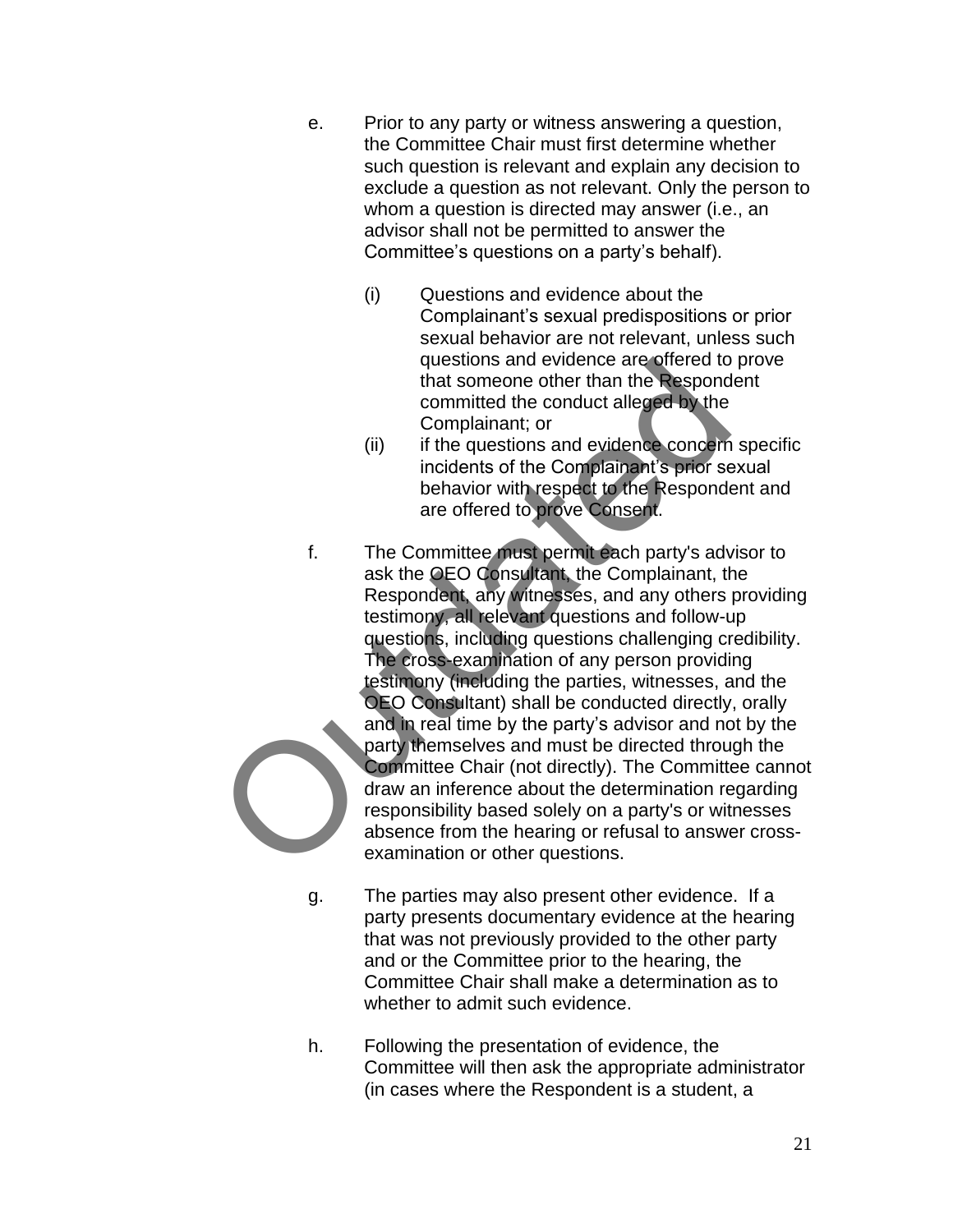representative from the Office of the Dean of Students; in cases where the Respondent is a staff employee, a representative from the Human Resources department and/or the Respondent's manager; and, in cases where the Respondent is a faculty member, a representative from the Office for Faculty and/or the Respondent's Chair/Dean) to speak to the recommended sanction or corrective measures.

- i. The Committee will conclude the hearing by providing an opportunity for the parties to make concluding remarks. The Chair will then adjourn the hearing and begin Committee deliberations.
- j. Committee deliberations and voting shall be closed sessions from which all other persons are excluded, except, at the Committee's request, an advising attorney from the Office of General Counsel. The advising attorney may remain present for deliberations but shall have no vote. The Committee in its discretion may take votes openly or by secret written ballot. A majority vote by the members of the Committee who attended the hearing shall be required for decisions. The Committee Chair shall be entitled to vote on all questions. The OEO/AA, including the Director, shall not participate in the Committee's deliberations and shall have no vote. an opportunity for the parties to make conclude remarks. The Chair will then adjoun the head begin Committee deliberations.<br>
j. Committee deliberations and voting shall be sessions from which all other persons are except,

#### K. **Complaints Involving Patients**.

1. When the Complainant is a patient, Section J above shall not apply and will be addressed by the procedure outlined at http://healthcare.utah.edu/policies/discrimination.php. In lieu of a live hearing, the parties may submit a written personal statement, and submit relevant written questions they wish to be asked of the other party and/or witnesses no later than three (3) calendar days prior to the designated date. The Committee will ask those questions (along with any questions the Committee may have for the parties and/or witnesses) in writing to the other party and/or witnesses and shall provide each party with the answers and allow for limited follow-up questions in writing from each party.

2. The Committee shall then meet on a designated date, no later than five (5) days following the conclusion of the written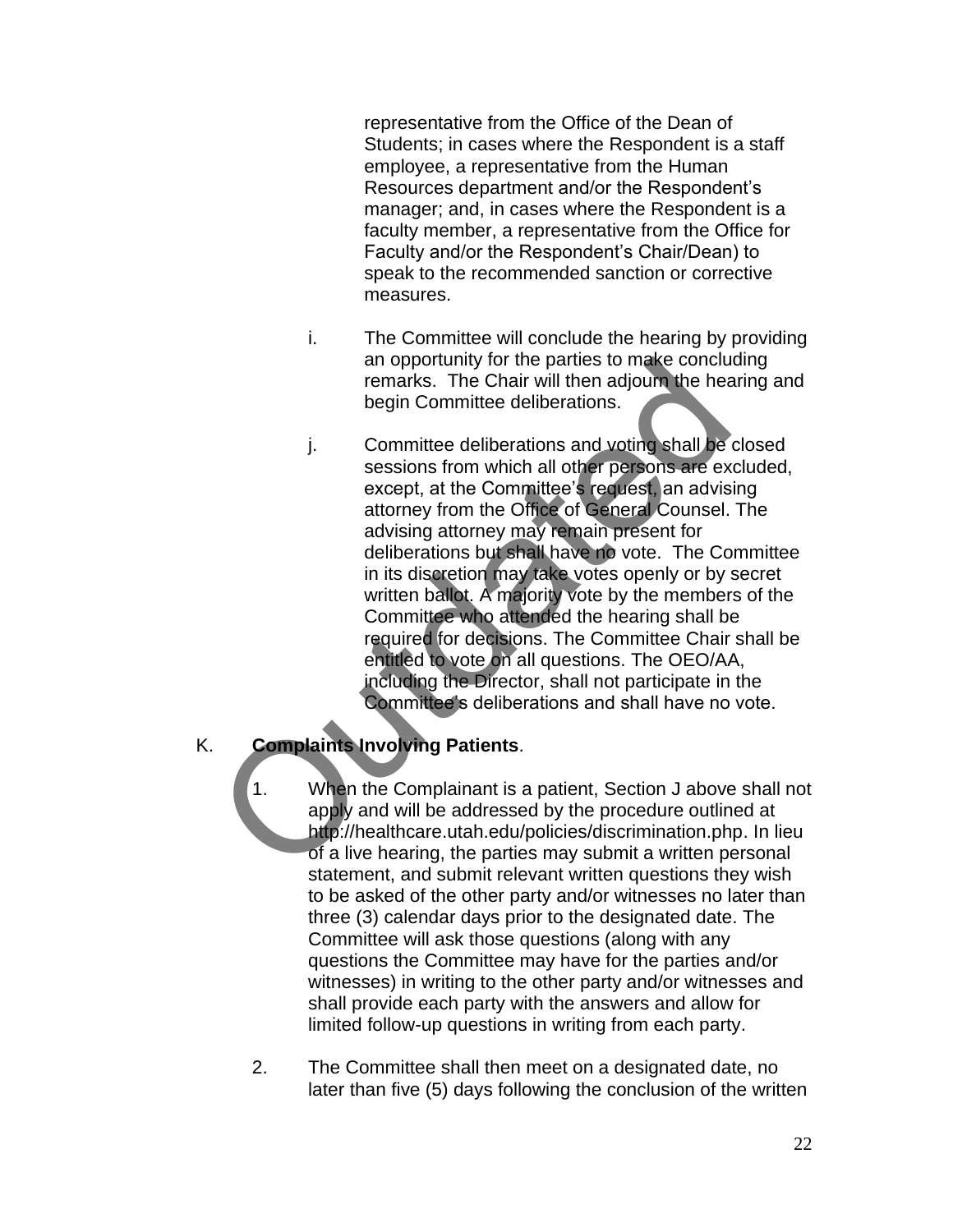question and answer period, to consider the evidence and deliberate.

# L. **Post-Hearing.**

- 1. Within ten (10) calendar days after the conclusion of the hearing, the Committee shall provide its written determination ("Committee Report") simultaneously to the parties, their advisors, if any, and the OEO/AA. The Committee Report shall include:
	- a. identification of the allegations potentially constituting Sexual Misconduct;
	- b. a description of the procedural steps taken from the receipt of the Formal Complaint through the determination;
	- c. findings of fact supporting the determination;
	- d. conclusions regarding application of the relevant policies to the facts;
- e. a statement of, and rationale for, the result as to each allegation including a determination regarding responsibility and any disciplinary sanctions the Committee imposes on the Respondent and whether remedies designed to restore or preserve equal access to the University's Program or Activity will be provided to the Complainant; and a.<br>
Sexual Missocolutic,<br>
b. a description of the procedural steps taken free eight of the Formal Complaint through the<br>
determination;<br>
c. findings of fact supporting the determination;<br>
d. conclusions regarding applicati
	- f. the procedures and permissible bases for the parties to appeal.
- M. **Appeals.**

1. The appealing party (whether student, staff, or faculty) must articulate the applicable bases for their appeal, which must include at least one of the following:

- a. a procedural irregularity that affected the outcome of the matter;
- b. new evidence that was not reasonably available at the time the determination was made, that could affect the outcome of the matter;
- c. the Title IX Coordinator, investigator(s), or decisionmaker(s) had a conflict of interest or bias for or against complainants or Respondents generally or the individual Complainant or Respondent that affected the outcome of the matter; and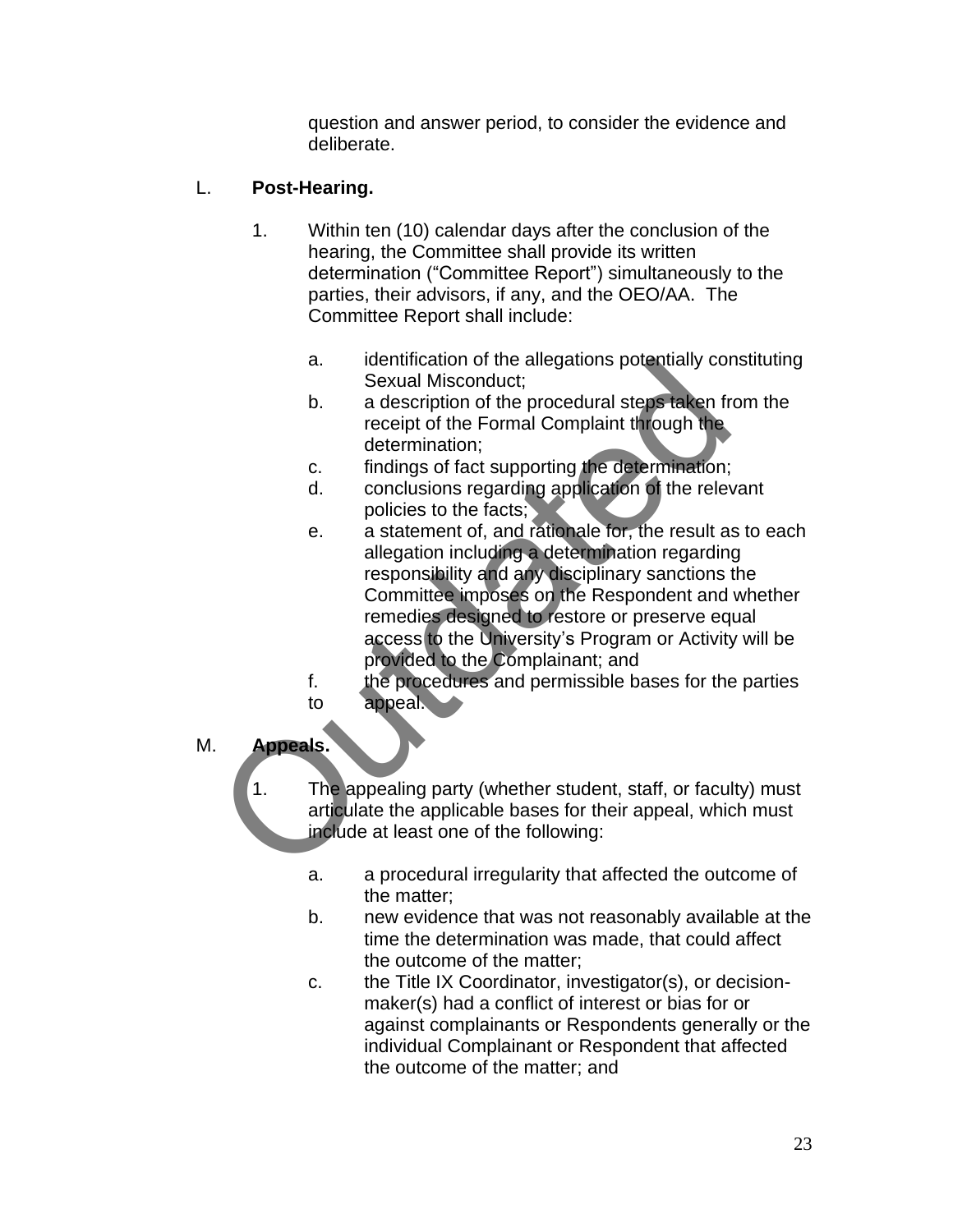- d. the findings regarding responsibility and or the disciplinary sanction or corrective measure are arbitrary and capricious.
- 2. If a party files an appeal:
	- a. The Hearing Coordinator must notify the other party in writing that an appeal has been filed.
	- b. Appeal procedures must be applied equally to both parties.
	- c. Each party may provide a written statement in support of, or challenging, the decision within five (5) days of the notice that an appeal has been filed.
- 3. Appeal to the Vice President or their designee.
- a. In cases where the either party is not a faculty member, the Complainant and the Respondent may each appeal the decision of the Hearing Committee to the cognizant Vice President or their designee by submitting a request in writing to the Hearing Coordinator within five (5) calendar days of notice of the Hearing Committee's decision. Failure to file a timely written request for appeal shall constitute a waiver of the right to an appeal under this section. If there is no timely written request for an appeal, the Hearing Committee's decision shall become the final and binding decision of the University ("Final Result"). or, or challenging, the decision within tive (5)<br>the notice that an appeal has been filed.<br>3. Appeal to the Vice President or their designee.<br>a. In cases where the either party is not a facult<br>member, the Complainant and t

The Vice President or their designee shall have available for review all relevant documentation, including the Committee Report, any other materials presented to the Committee, the statements or the parties supporting or opposing the appeal, and if requested by the Vice President or their designee, a recording of the proceedings. The Vice President or their designee may not base a decision on information not presented at the hearing unless the nature of that information is fairly communicated to the parties and a reasonable opportunity to respond is given. The Vice President or their designee may seek advice from neutral advisors; and

c. The Vice President or their designee will issue a final and binding decision ("Final Result") in writing within ten (10) calendar days of the written request for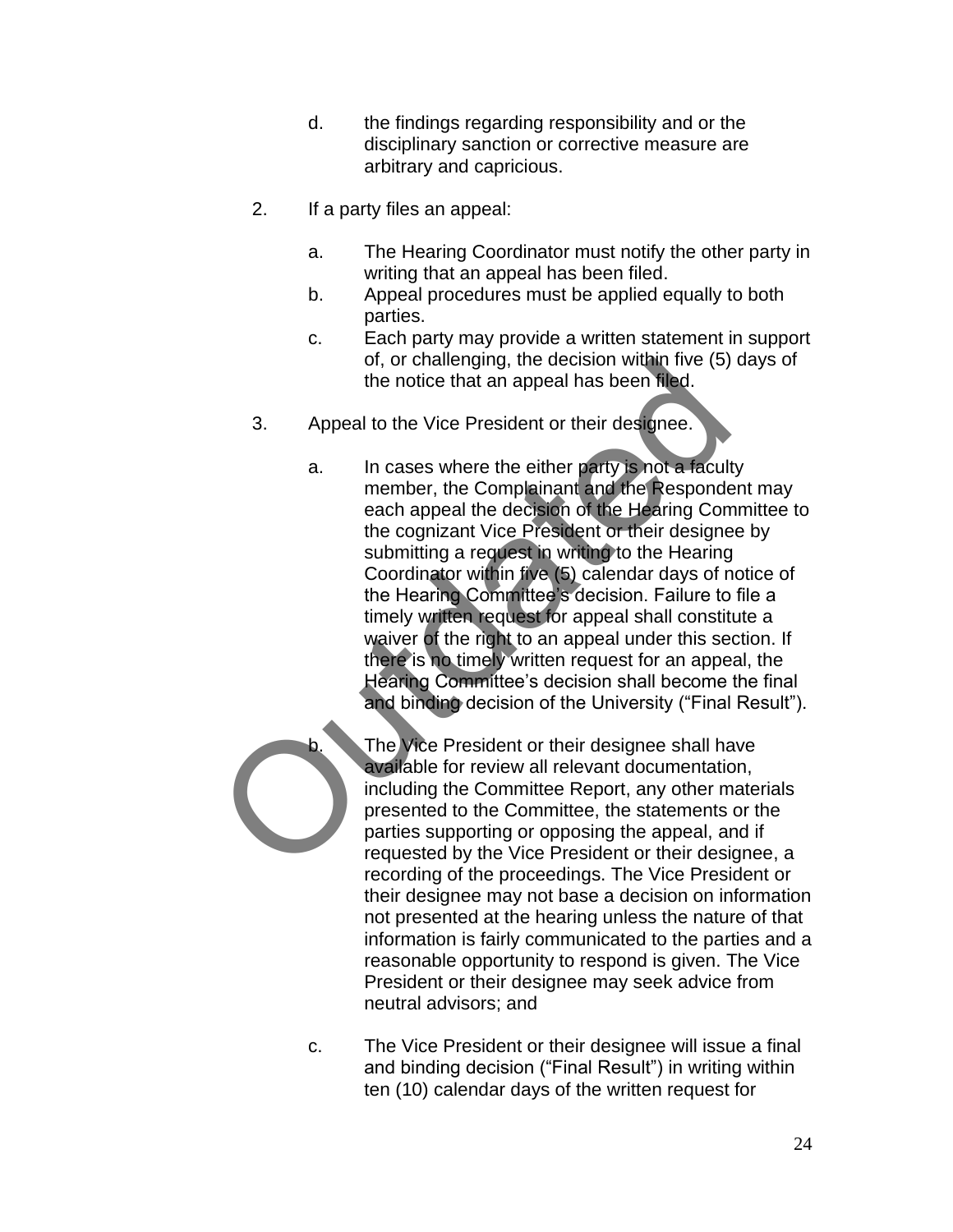appeal. The written decision will describe the result of the appeal and the rationale for the result. For good cause, the Vice President or their designee may extend the ten-day period. The Vice President or designee shall simultaneously notify the parties, their advisors, if any, and the supervisor, Dean, Chair, and any other cognizant University representatives of the Final Result.

- 4. Appeal to the President or their designee.
	- a. In cases where either party is a faculty member, the Complainant and the Respondent may each appeal the decision of the Hearing Committee to the President or their designee instead of the Vice President, by submitting a request in writing to the Hearing Coordinator within five (5) calendar days of notice of the Hearing Committee's decision. Failure to file a timely written request for appeal shall constitute a waiver of the right to an appeal under this section. If there is no timely written request for an appeal, the Hearing Committee's decision shall become the final and binding decision of the University ("Final Result").
- b. On appeal, the President or their designee shall have available for review all relevant documentation, including the Committee Report, any other materials presented to the Committee, and if requested by the President, an audio recording of the proceedings. The President may not base a decision on information not presented at the hearing unless the nature of that information is fairly communicated to the parties and a reasonable opportunity to respond is given. The President may seek advice from neutral advisors. The President or their designee will issue a final and binding decision ("Final Result") in writing within ten (10) calendar days of the written request for appeal. For good cause, the President or their designee may extend the ten-day period. The Hearing Coordinator shall concurrently notify the Complainant, the Respondent, and the supervisor, Dean, Chair, and any other cognizant University representatives of the Final Result. a. In cases where either party is a faculty memn<br>
Complainant and the Respondent may each<br>
the decision of the Hearing Committee to the<br>
President or their designee instead of the Vice<br>
President, by submitting a request i
- N. **Training.** All materials used to train Title IX Coordinators, investigators, Hearing Committee members and other decision-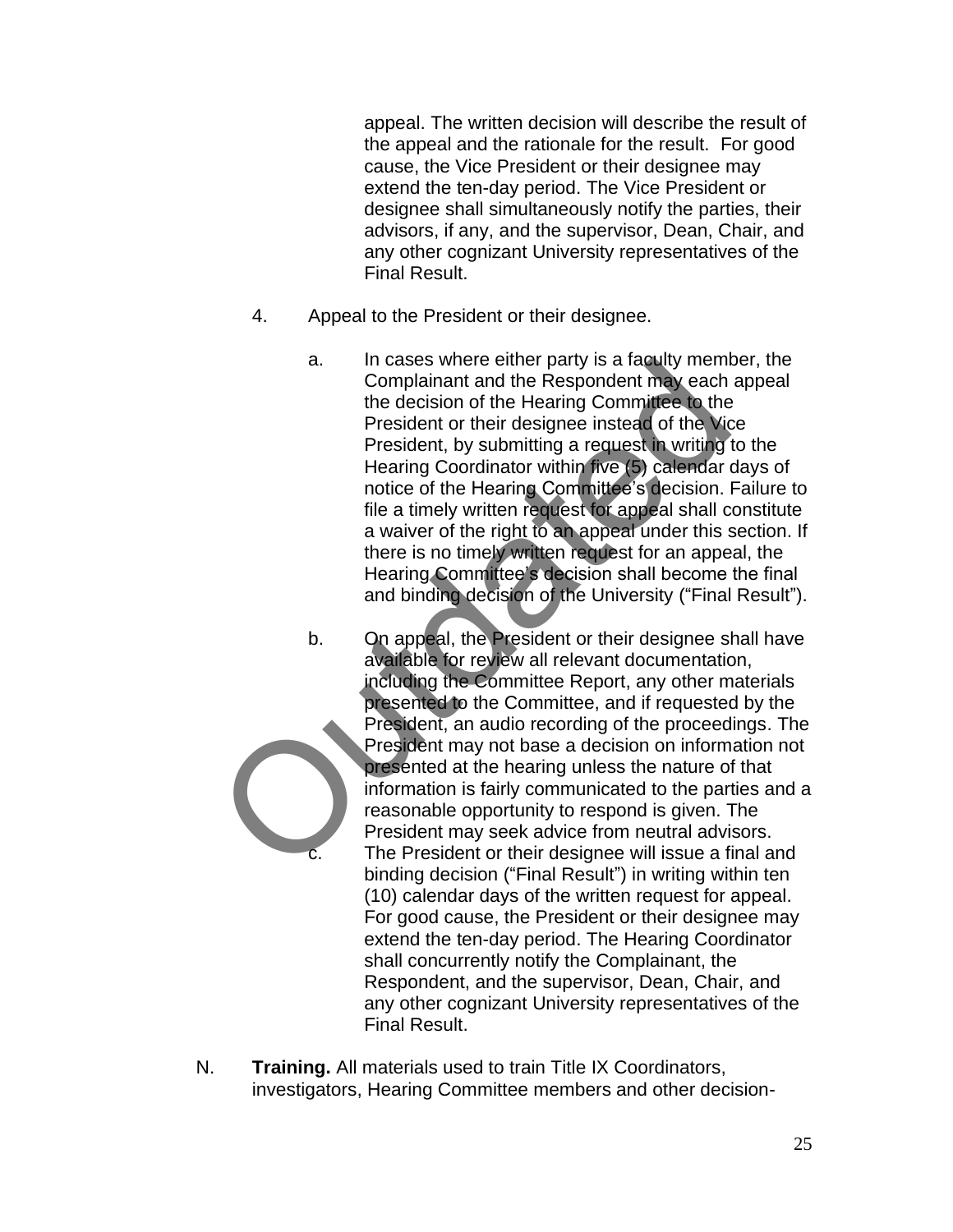makers, including any person who facilitates an Informal Resolution process related to Sexual Harassment and the grievance process shall be made publicly available on the OEO/AA website at oeo.utah.edu. Training materials must not rely on sex/gender stereotypes and must promote impartial investigations and adjudications of Formal Complaints of Sexual Harassment.

- 1. Title IX Coordinators, investigators, decision-makers and any person who facilitates an Informal Resolution process will receive training on the definition of Sexual Harassment, the scope of the University's Programs or Activities, how to conduct an investigation and grievance process including hearings, appeals, Informal Resolution processes, and how to serve impartially, including by avoiding prejudgment of the facts at issue, conflicts of interest, and bias.
- 2. Decision-makers will be trained on how to determine issues of relevance of questions and evidence, including when questions and evidence about the complainant's sexual predisposition or prior sexual behavior are not relevant, on evidentiary standards and on hearing procedures.
- 3. Investigators will be trained on issues of relevance to create an investigative report that fairly summarizes relevant evidence.
- 4. The Title IX Coordinator, hearing officers and other necessary parties will be trained on all technology to be used in hearings.

*[Note: Parts IV-VII of this Regulation (and all other University Regulations) are Regulations Resource Information – the contents of which are not approved by the Academic Senate or Board of Trustees, and are to be updated from time to time as determined appropriate by the cognizant Policy Officer and the Institutional Policy Committee, as per Policy 1-001 and Rule 1-001.* conduct an investigation and grievance process including to serve impartitally, including by avoiding prejudgments to serve impartitally, including by avoiding prejudgments and bisites at issue, conflicts of interest, and

#### IV. **References**

- 20 U.S.C. § 1092(f)
- 20 U.S.C. § 1681 *et seq.*
- 29 U.S.C. § 794 *et seq.*
- 42 U.S.C. § 2000d *et seq.*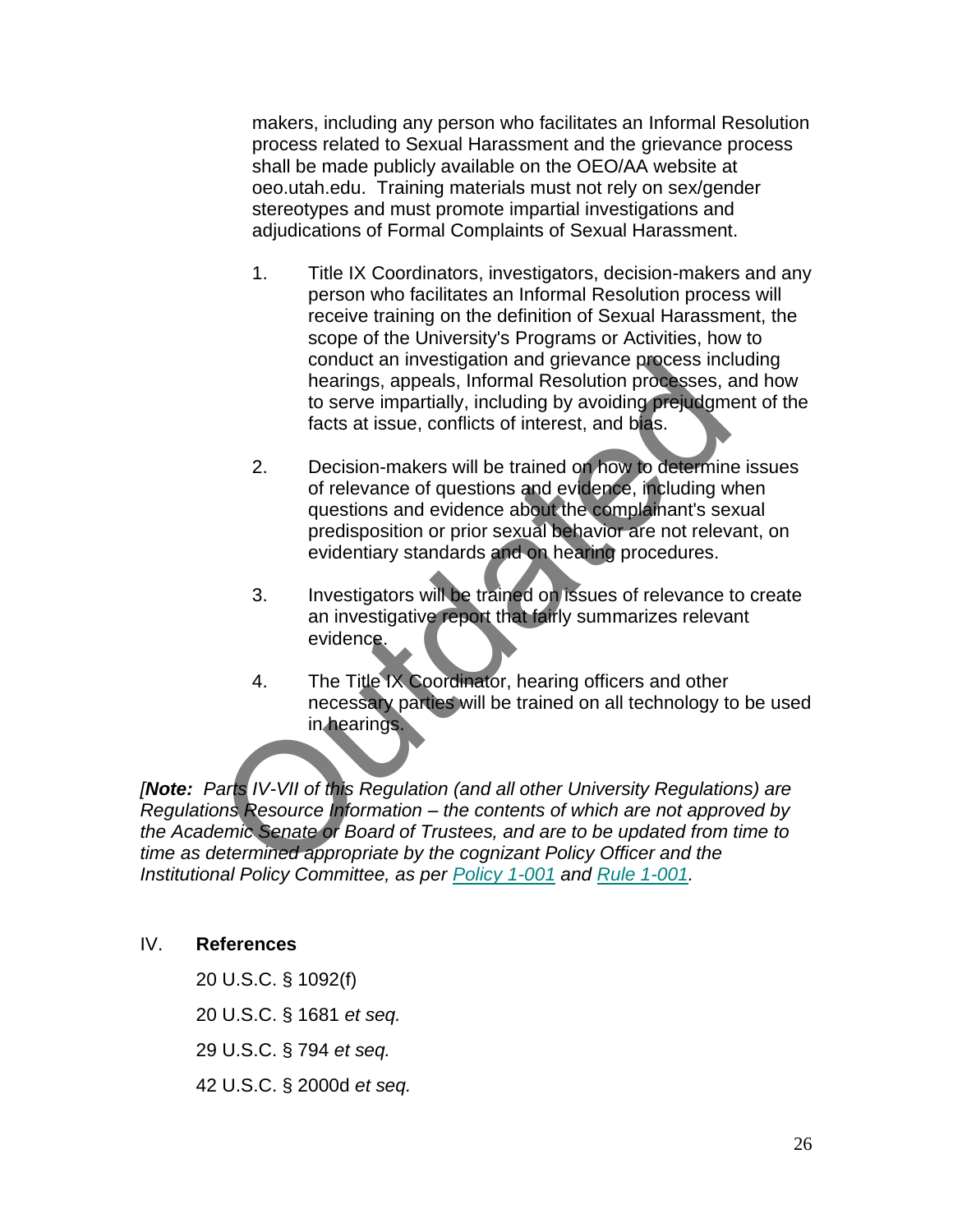42 U.S.C. § 2000e *et seq.*

42 U.S.C. § 6101 *et seq.*

42 U.S.C. § 12112

42 U.S.C. § 12132

42 U.S.C. § 18116

34 C.F.R. § 668.46 Institutional Security Policies and Crime Statistics

Utah Code Ann. § 76-5-106.5 Stalking—Definitions—Injunction—Penalties

Utah Code Ann. § 76-5-402 to -405 Sexual Offenses

Utah Code Ann. § 76-5-406 Sexual offense against the victim without consent of victim—Circumstances

Utah Code Ann. § 76-5b Sexual Exploitation Act

Utah Code Ann. § 76-9-702.7 Voyeurism offenses—Penalties

Utah Code Ann. § 77-36-1 Definitions

Utah Code Ann. § 78B-7-402 Definitions

Utah Board of Higher Education (*formerly* Board of Regents) Policy No. R256: Student Disciplinary Processes

Utah Board of Higher Education (*formerly* Board of Regents) [Policy No.](http://higheredutah.org/sbr/policy/pdf/R831.pdf)  [R831:](http://higheredutah.org/sbr/policy/pdf/R831.pdf) Minimum Requirements for Non-Faculty Staff Employment Grievances Policy

Utah Board of Higher Education (*formerly* Board of Regents) Policy No. R841: Minimum Requirements for Disciplinary Sanctions and Termination of Staff Personnel tah Code Ann. § 76-5-402 to -405 Sexual Offenses<br>
tah Code Ann. § 76-5-406 Sexual offense against the victim with<br>
mnsent of victim—Circumstances<br>
tah Code Ann. § 76-5b Sexual Exploitation Act<br>
tah Code Ann. § 76-5b Sexual

Policy 1-004: Violence in the Workplace and Academic Environment

Policy 1-011: Campus Security

Rule 1-012: Discrimination Complaint Rule

Rule 1-012A: Discrimination Complaint Process Rule

Rule 1-012B: Sexual Misconduct Complaint Process Rule

[Policy 5-106:](http://regulations.utah.edu/human-resources/5-106.php) Equal Opportunity and Nondiscrimination Employment

[Policy 1-020:](https://regulations.utah.edu/general/1-020.php) Required Professional Boundaries in Relationships

[Policy 5-117:](http://regulations.utah.edu/human-resources/5-117.php) Americans with Disabilities Act (ADA) Policy

Policy 5-203: Staff Employee Grievances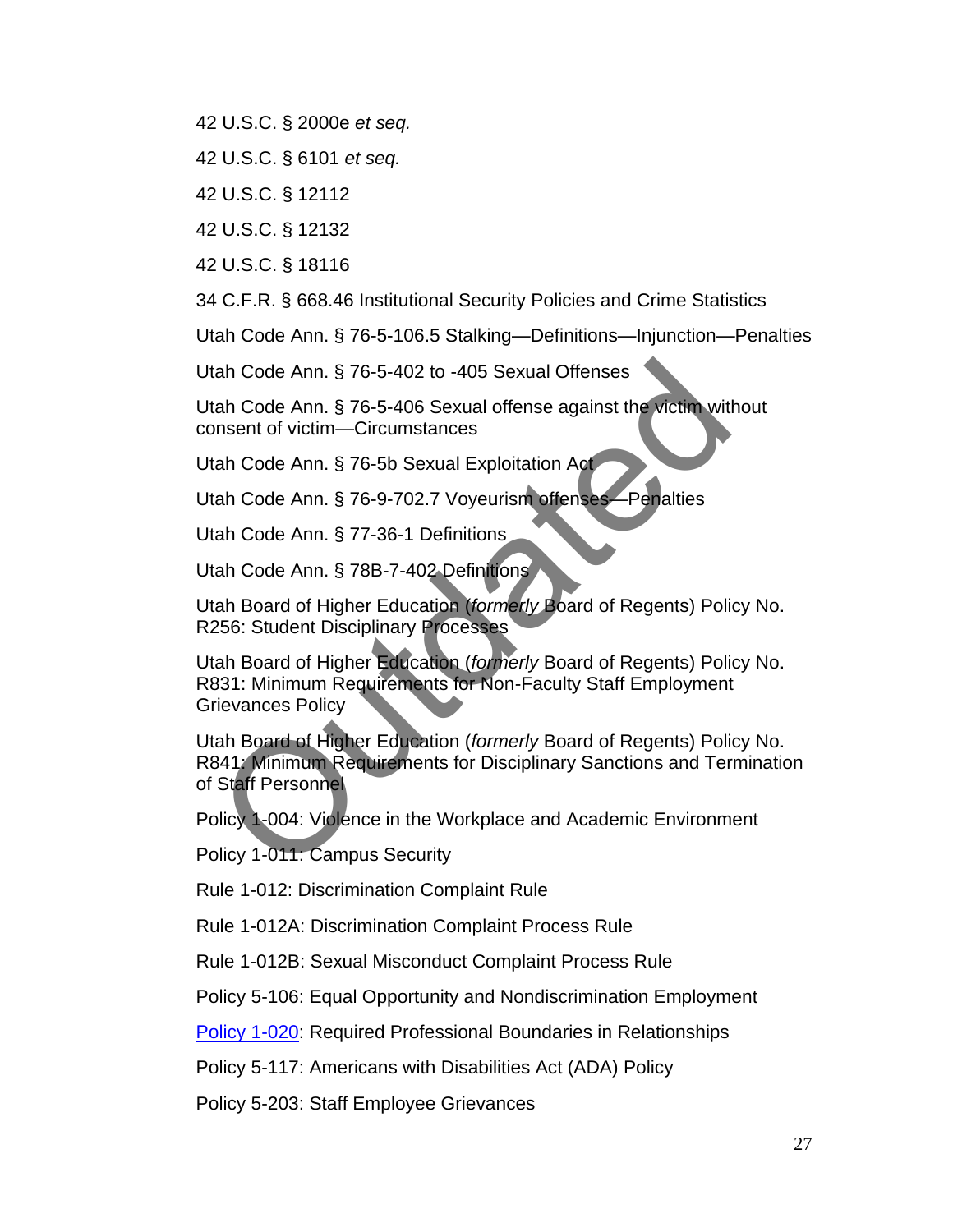Policy 6-011: Senate Consolidated Hearing Committee

[Policy 6-316:](http://regulations.utah.edu/academics/6-316.php) Code of Faculty Rights and Responsibilities

[Policy 6-400:](http://regulations.utah.edu/academics/6-400.php) Code of Student Rights and Responsibilities

#### V. **Contacts:**

The designated contact officials for this Policy are:

#### **A. Policy** *Owner* **(primary contact person for questions and advice): Office of Equal Opportunity and Affirmative Action**

#### **B. Policy** *Officer***: Vice President and General Counsel**

These officials are designated by the University President or delegee, with assistance of the Institutional Policy Committee, to have the following roles and authority, as provided in University Rule 1-001:

*"A "Policy Officer" will be assigned by the President for each University Policy, and will typically be someone at the executive level of the University (i.e., the President and his/her Cabinet Officers). The assigned Policy Officer is authorized to allow exceptions to the Policy in appropriate cases.*

*"The Policy Officer will identify an "Owner" for each Policy. The Policy Owner is an expert on the Policy topic who may respond to questions about, and provide interpretation of the Policy; and will typically be someone reporting to an executive level position (as defined above), but may be any other person to whom the President or a Vice President has delegated such authority for a specified area of University operations. The Owner has primary responsibility for maintaining the relevant portions of the Regulations Library. [and] bears the responsibility for determining which reference materials are helpful in understanding the meaning and requirements of particular Policies..."* University Rule 1- 001-III-B & E plicy Officer: Vice President and General Counset<br>nese officials are designated by the University President or dele<br>th assistance of the Institutional Policy Committee, to have the<br>llowing roles and authority, as provided

VI. **History:** *[reserved]*

**Renumbering:** Not Applicable.

**Renumbering:** Not Applicable.

#### **Revision History:**

**A. Current version**-- Interim Rule Revision 2

Editorial revisions to current version: None Legislative history of Interim Revision 2 {link}